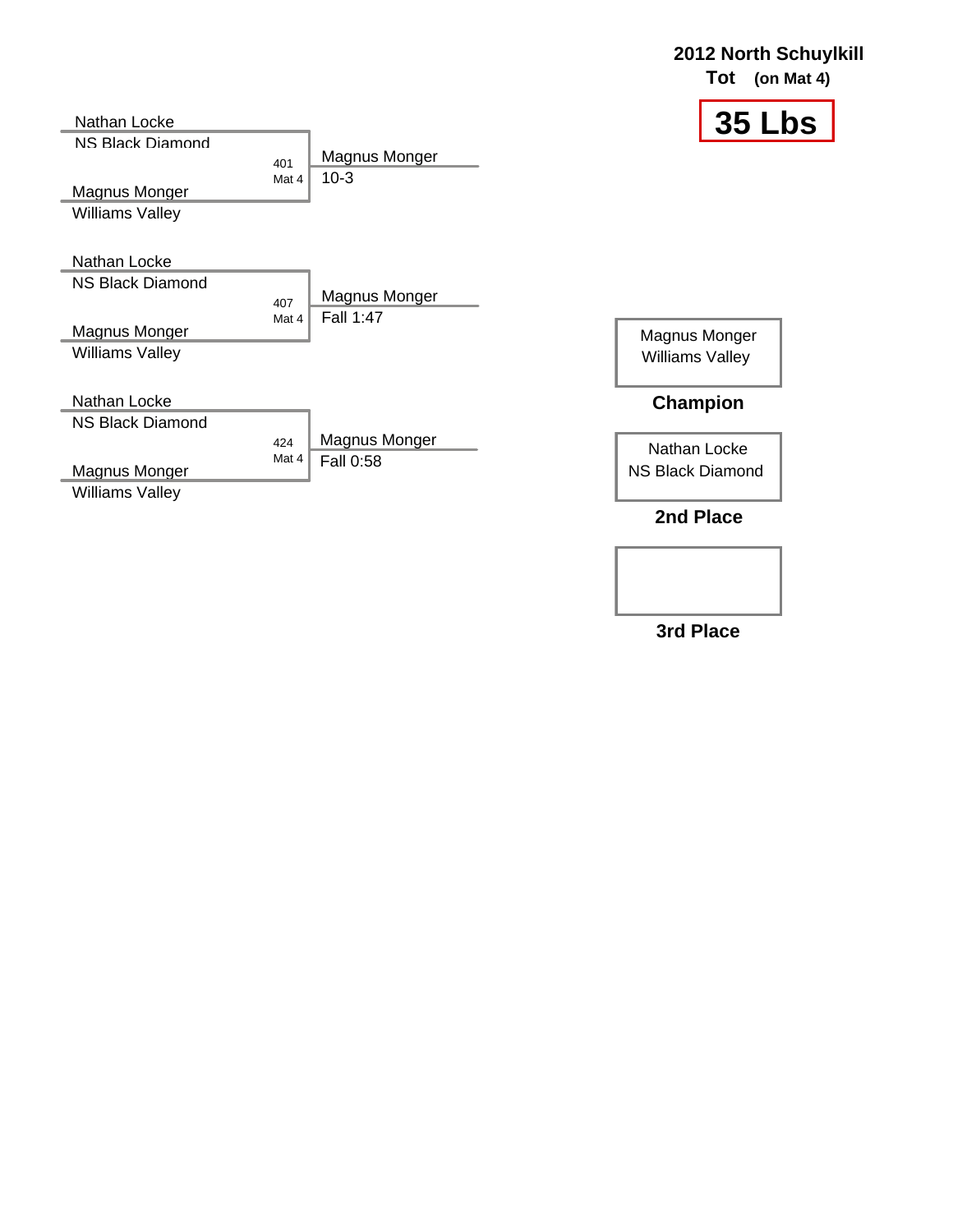### **2012 North Schuylkill Tot (on Mat 4)**

Austin Noe Lehigh Township

Ricky Payne

Axton Kelly Blue Mountain

NS Black Diamond 408 Mat 4 **Axton Kelly** Blue Mountain Ricky Payne 13-11

> 425 Mat 4

> 402 Mat 4

Austin Noe Fall 0:58

Austin Noe Fall 0:30

Austin Noe

Lehigh Township

Ricky Payne

NS Black Diamond

Austin Noe Lehigh Township

#### **Champion**

Ricky Payne NS Black Diamond

## **2nd Place**

Axton Kelly Blue Mountain

### **3rd Place**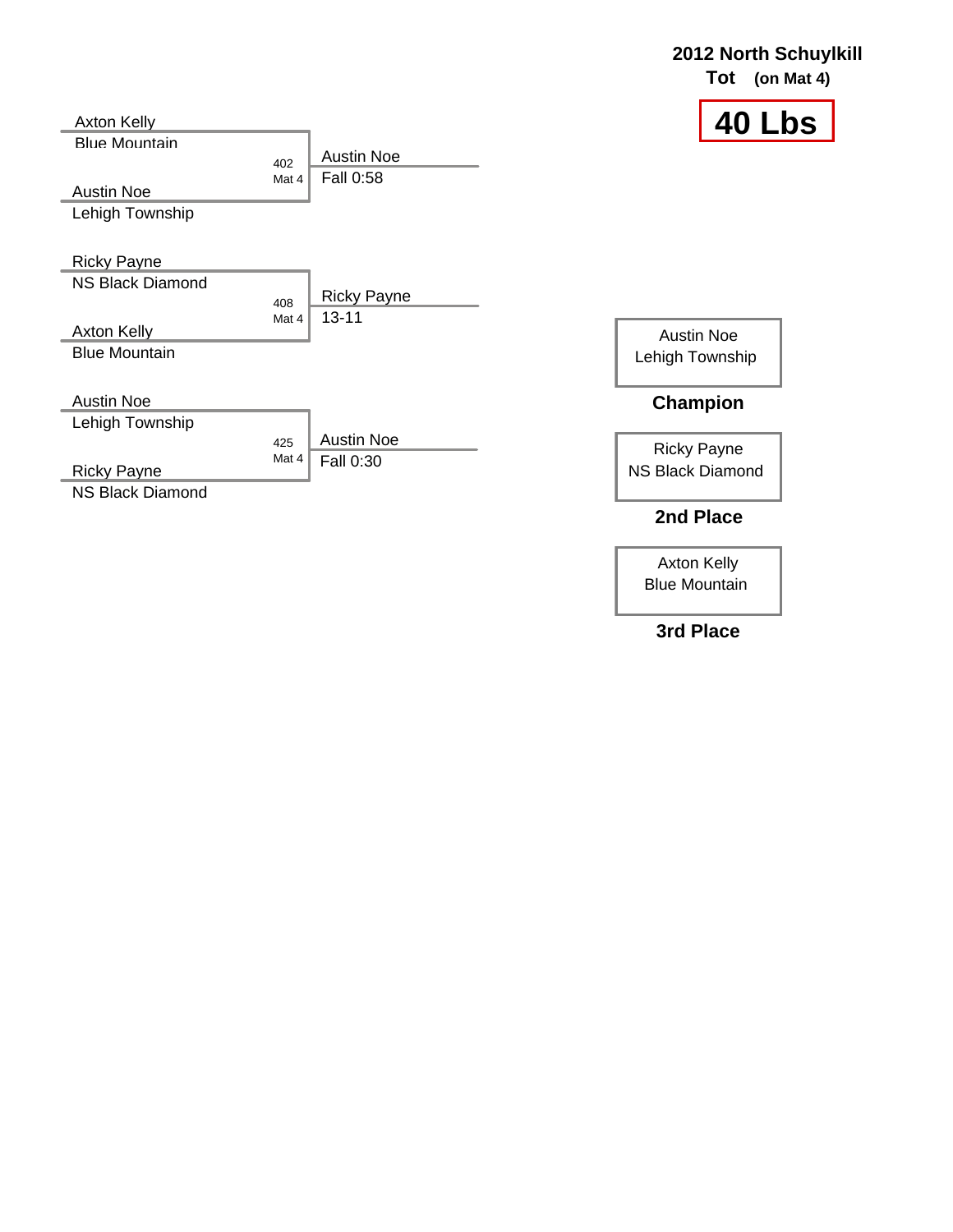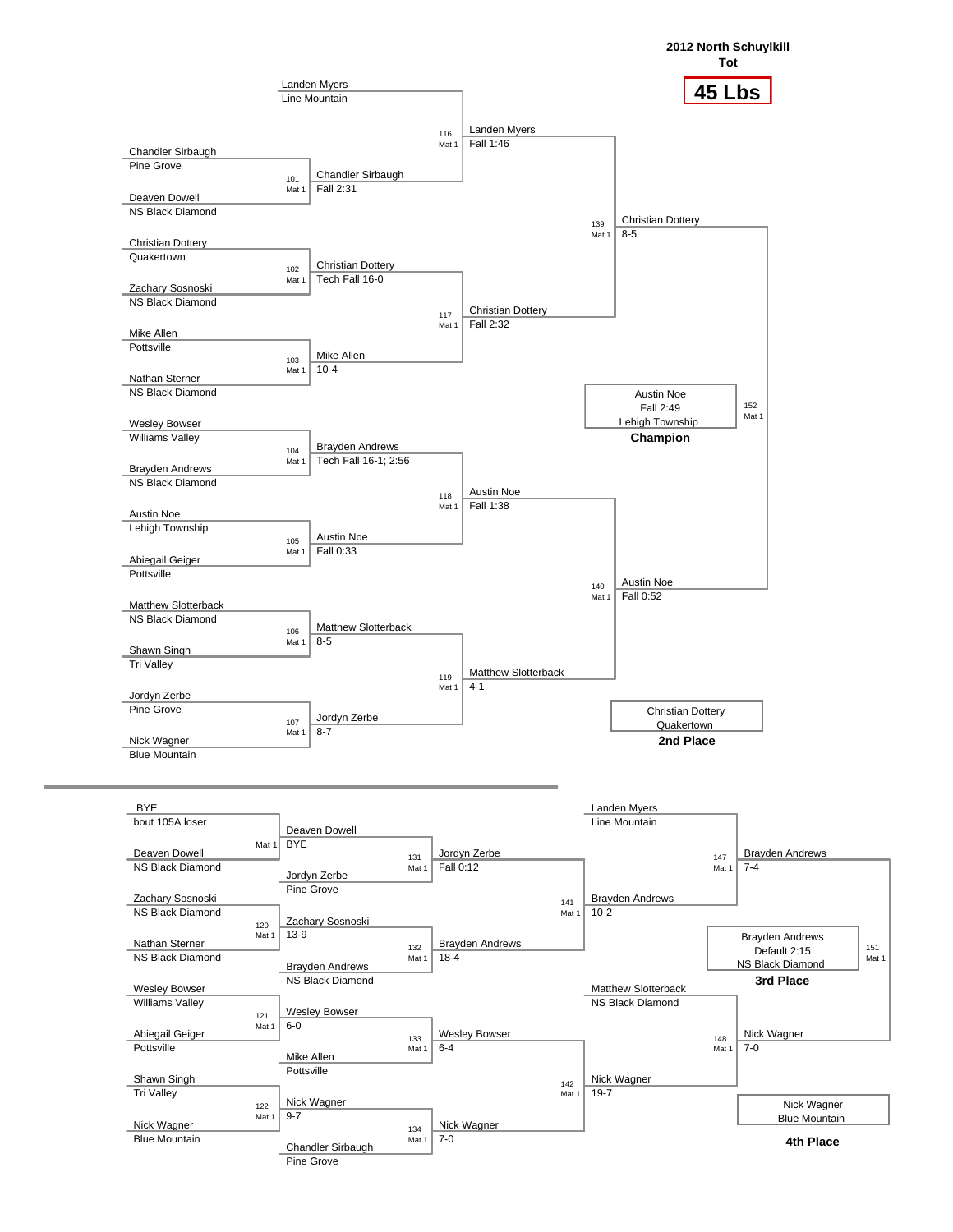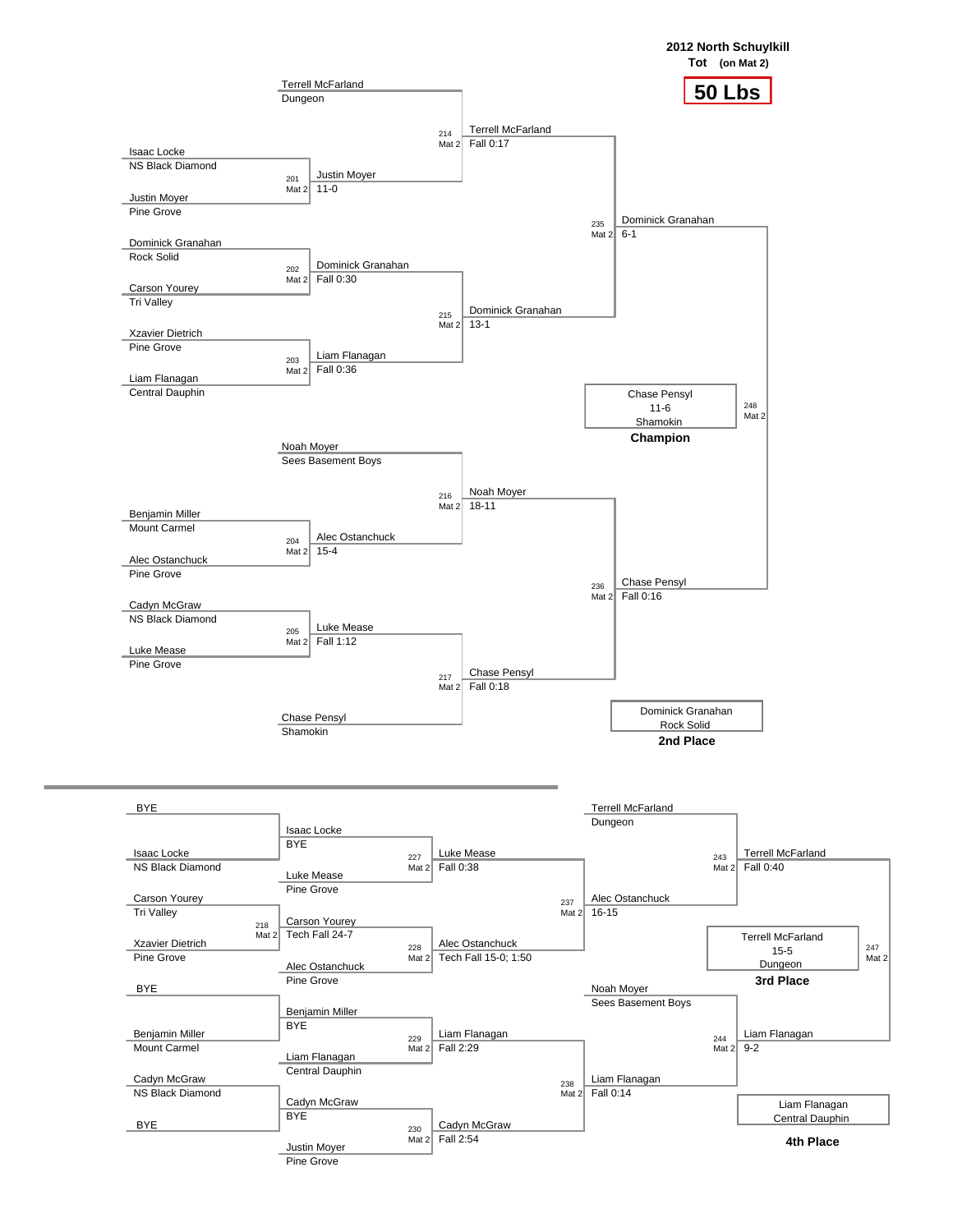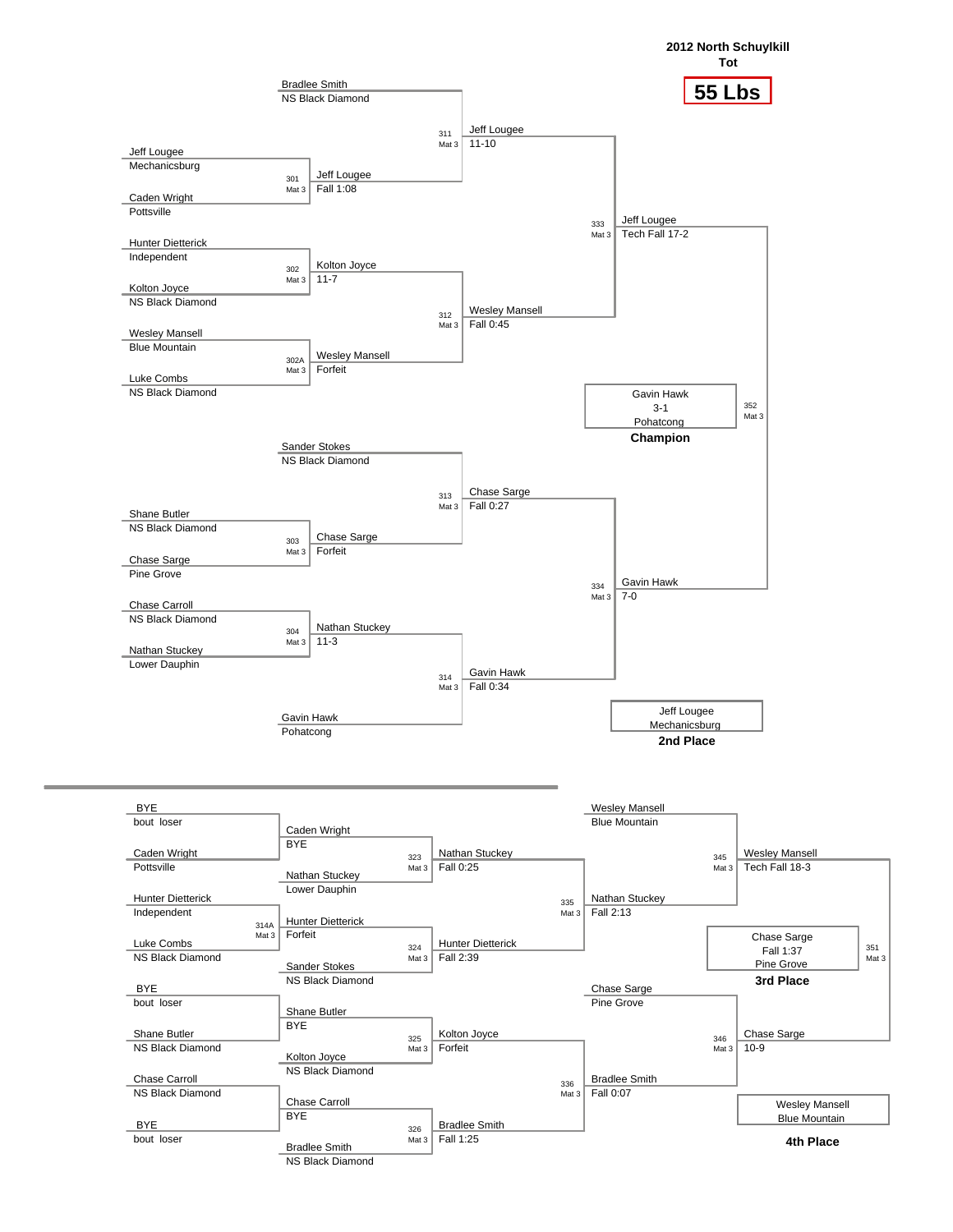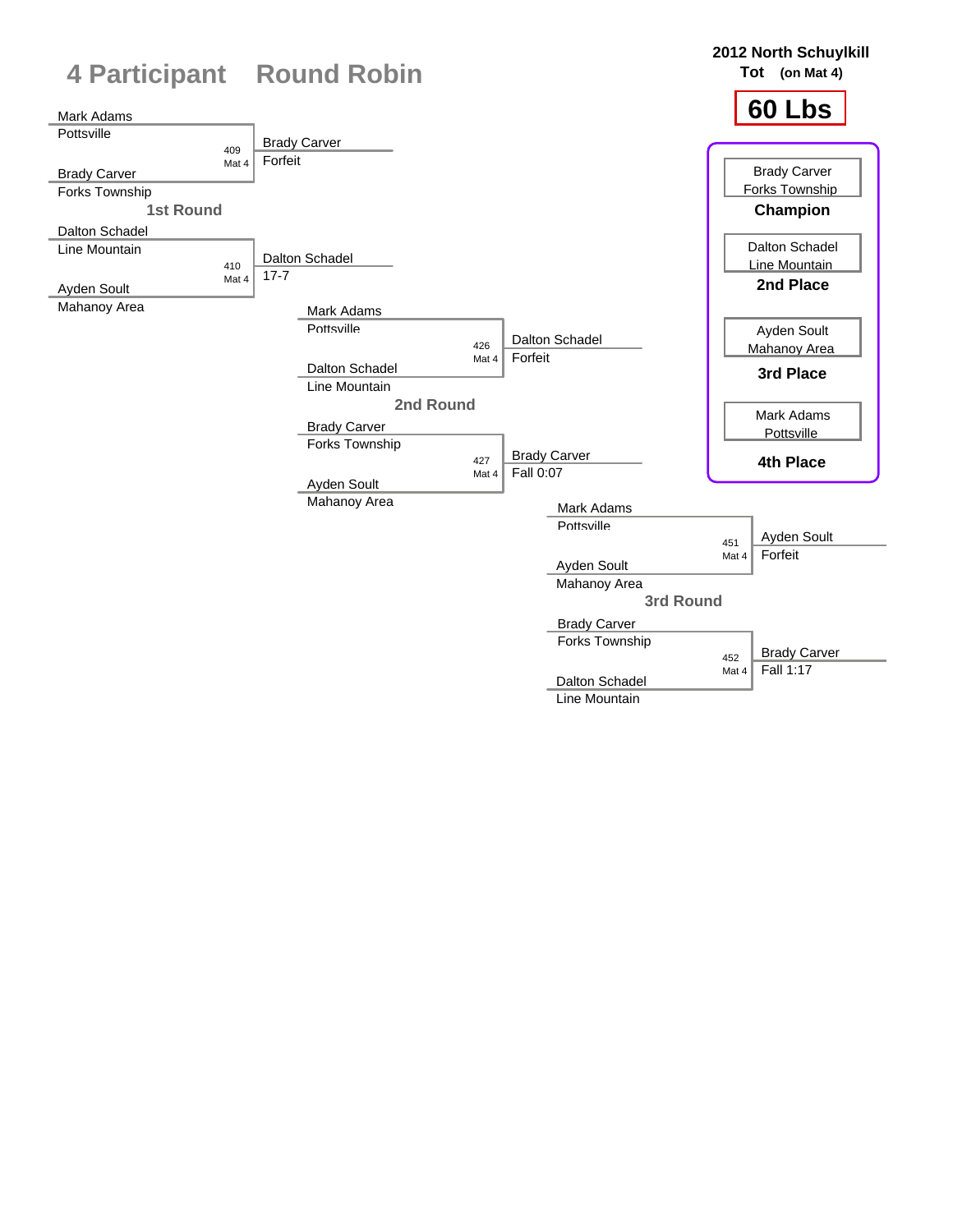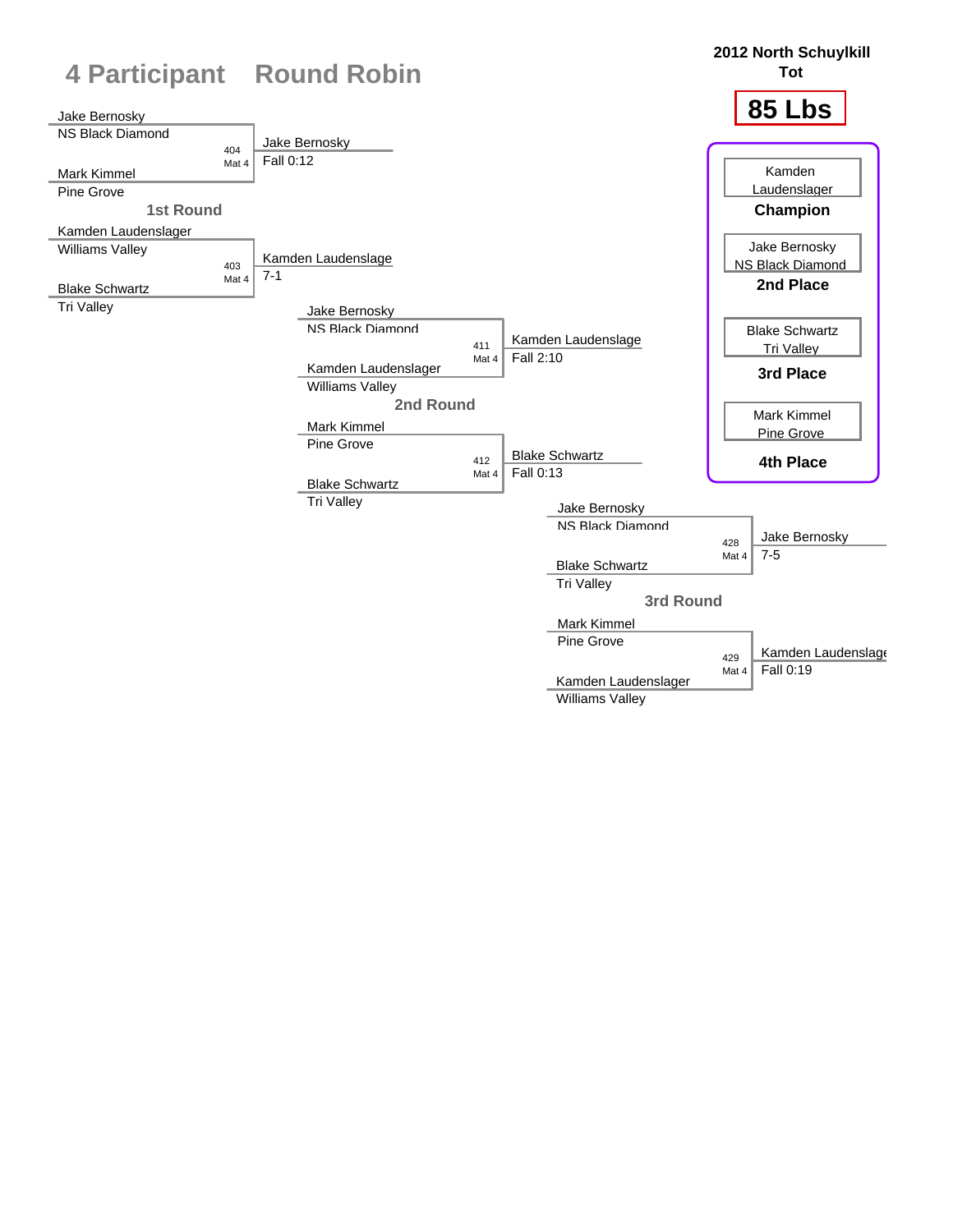

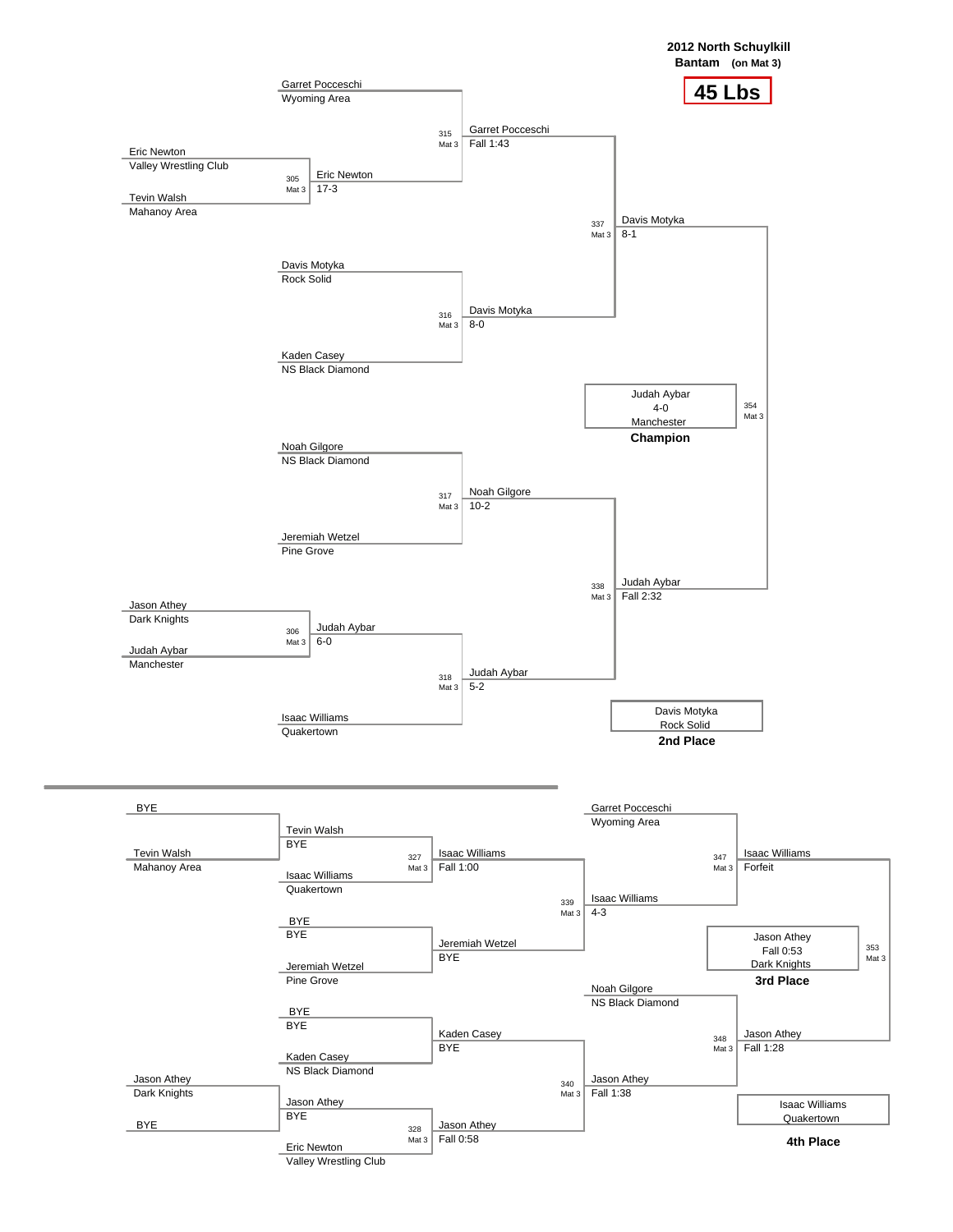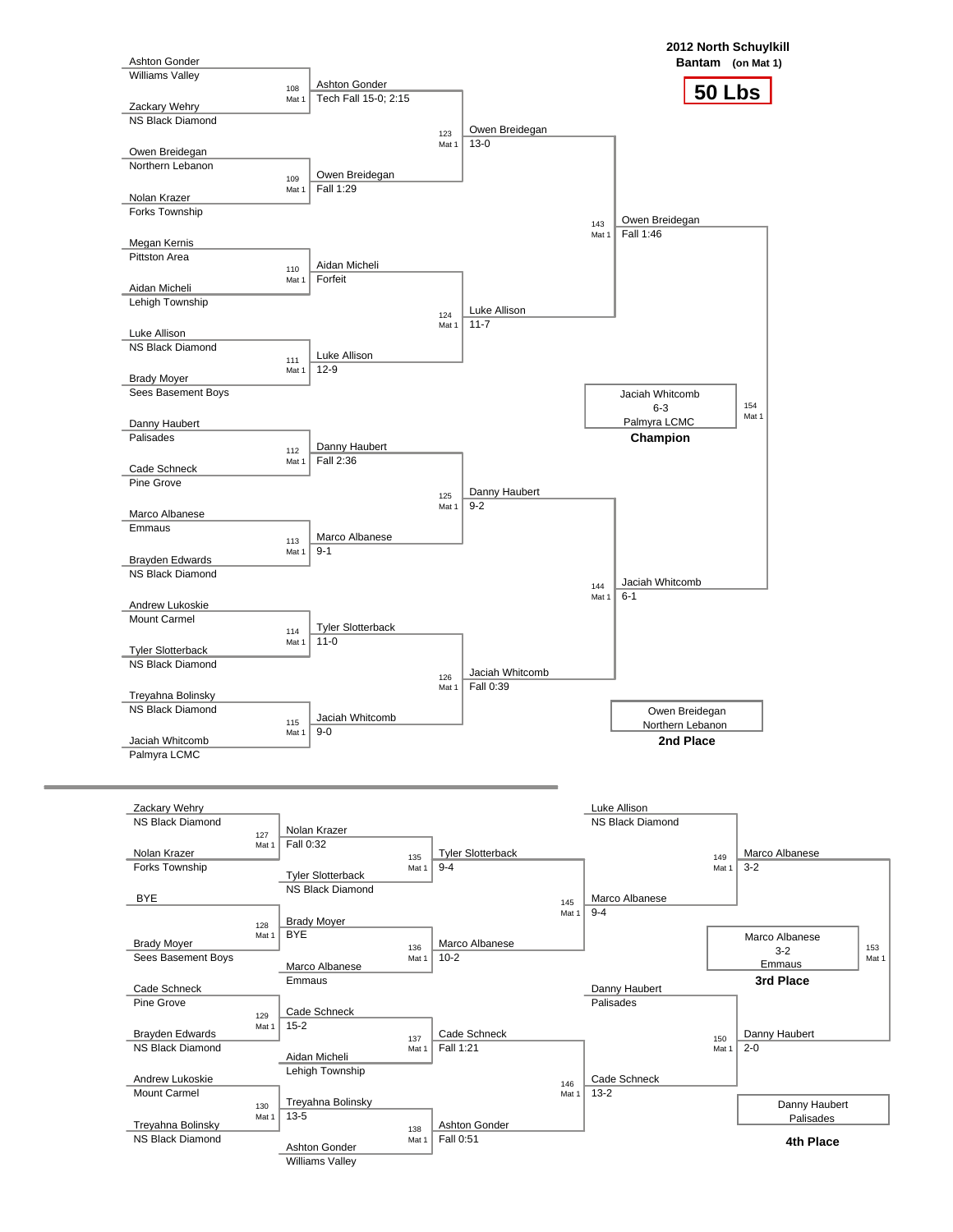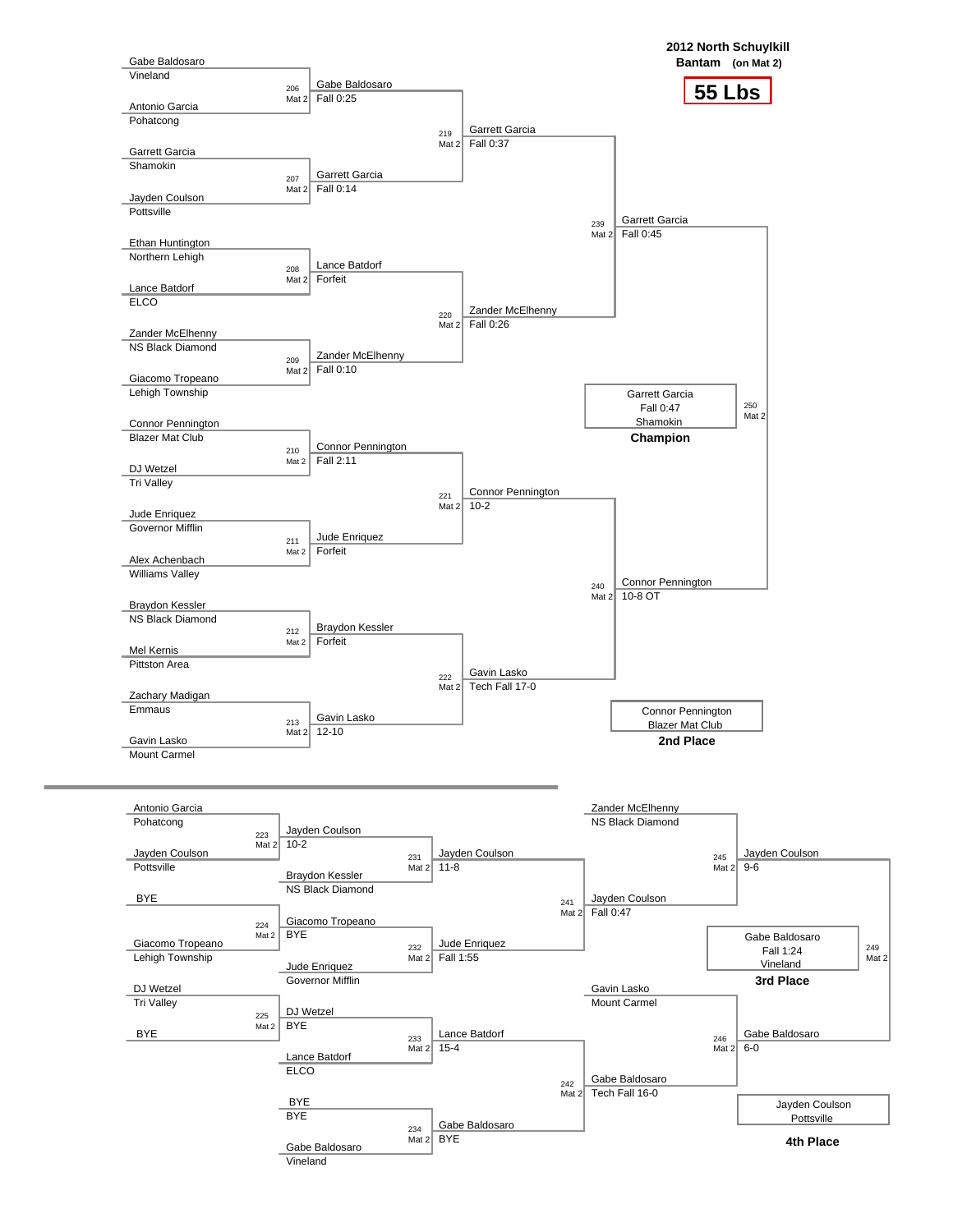**2012 North Schuylkill**

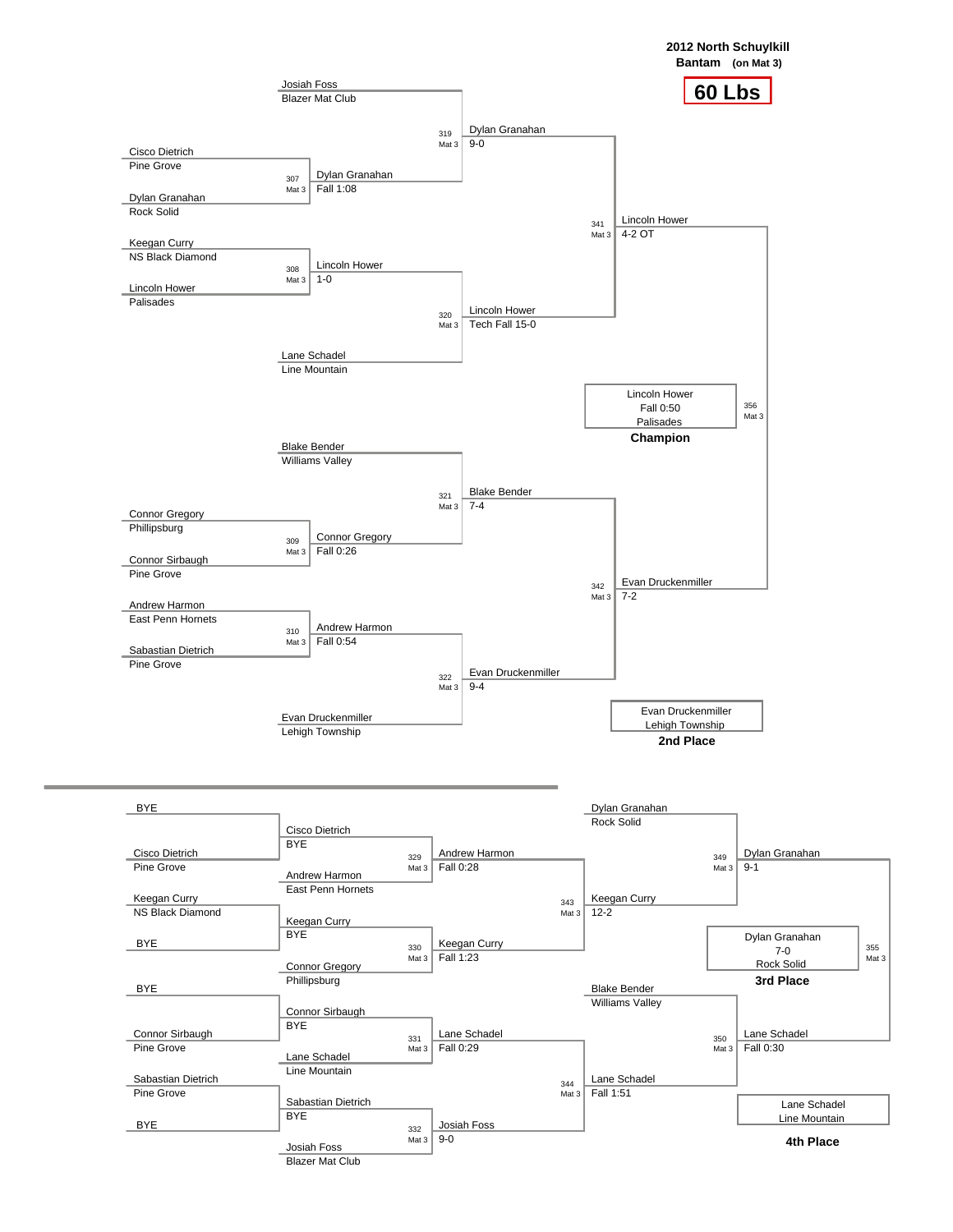

![](_page_11_Figure_1.jpeg)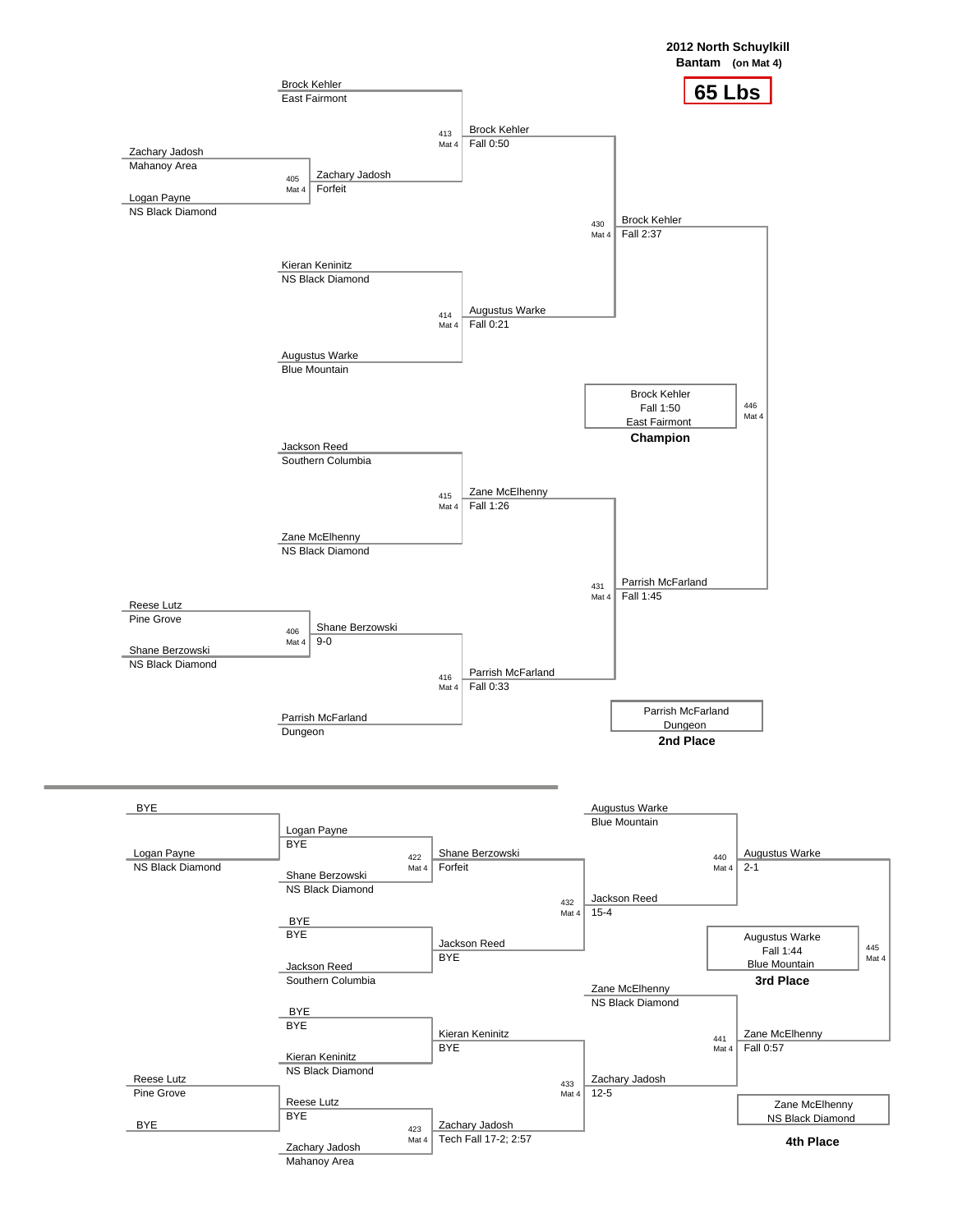![](_page_12_Figure_0.jpeg)

![](_page_12_Figure_1.jpeg)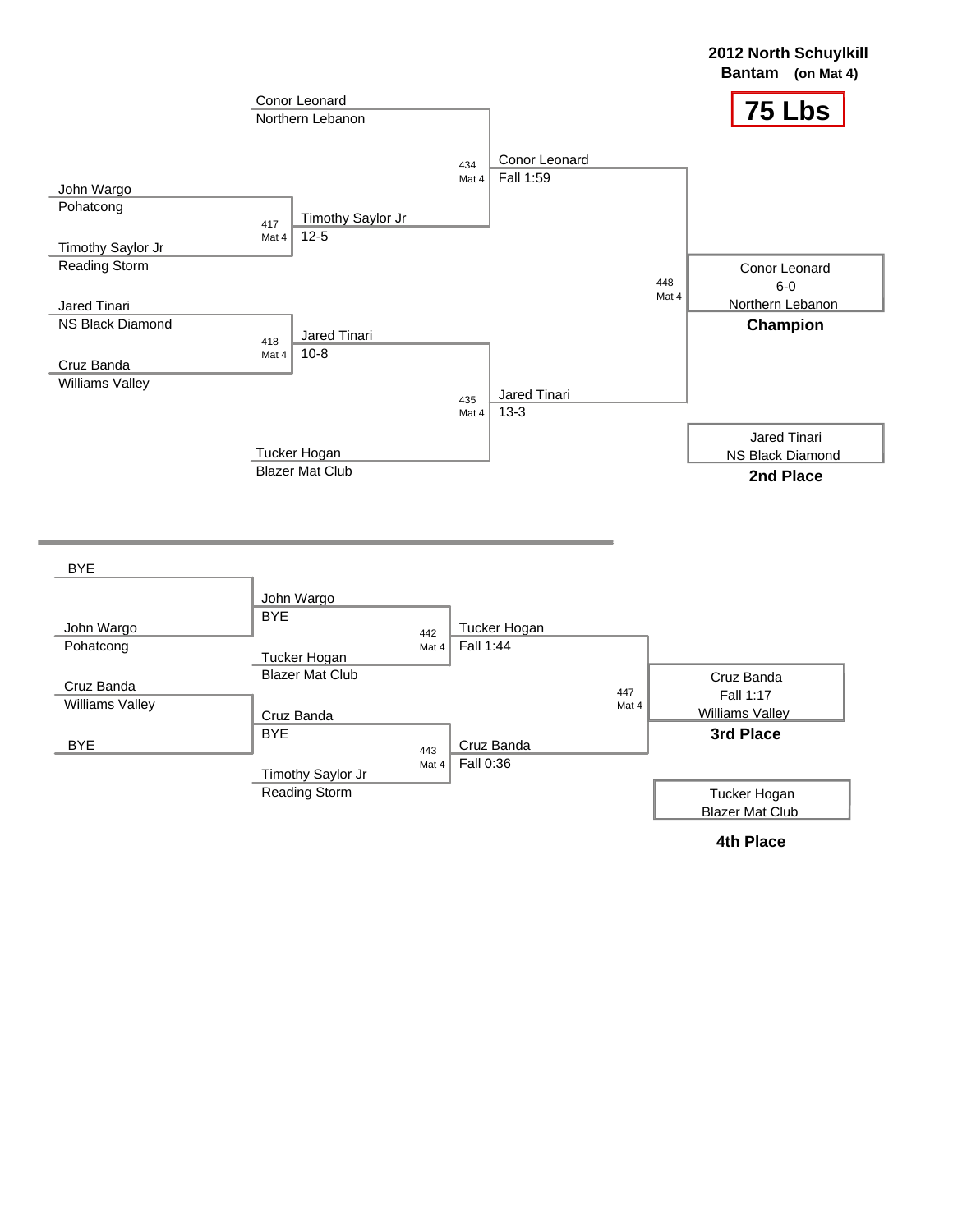![](_page_13_Figure_0.jpeg)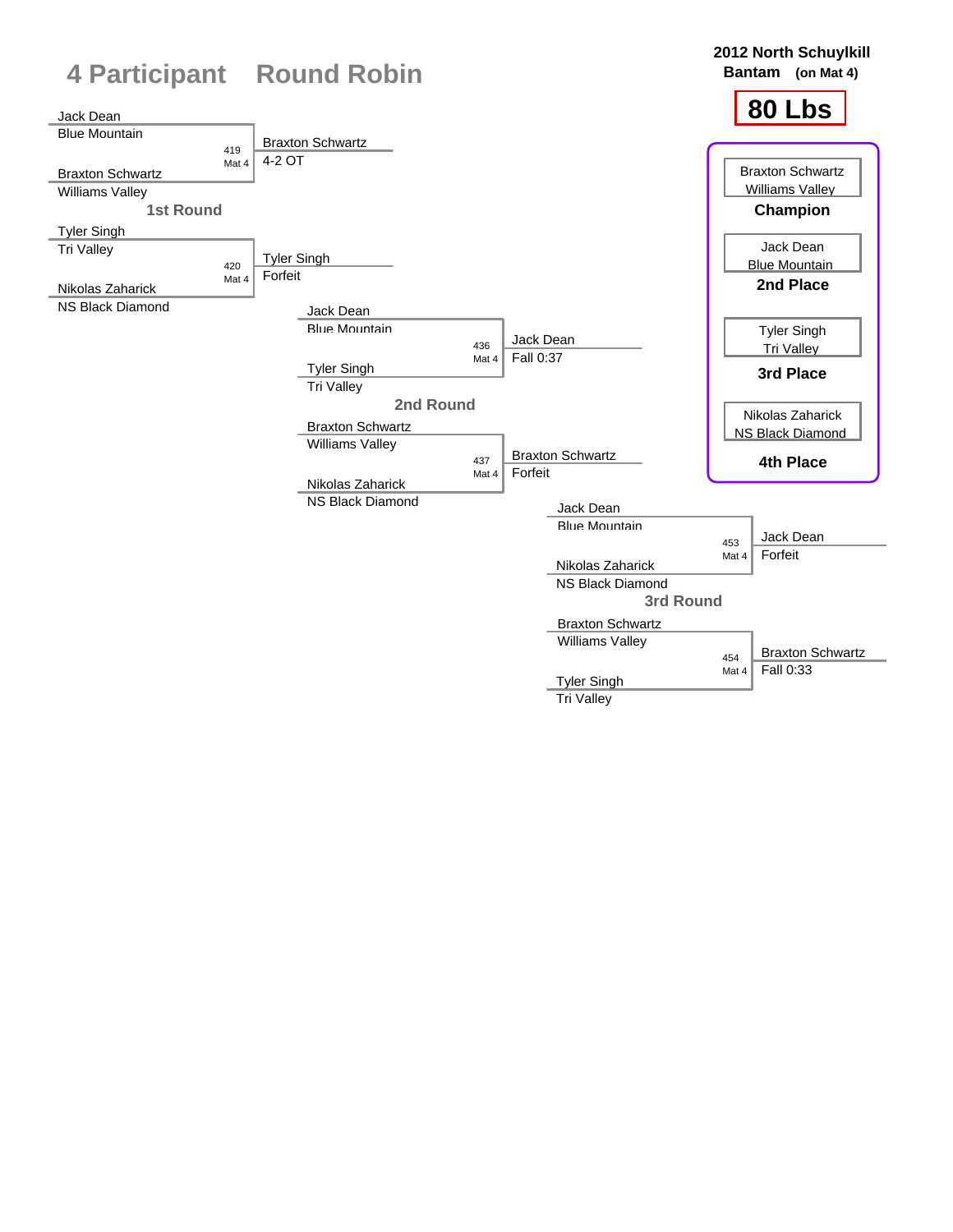![](_page_14_Figure_0.jpeg)

![](_page_14_Figure_1.jpeg)

**2012 North Schuylkill**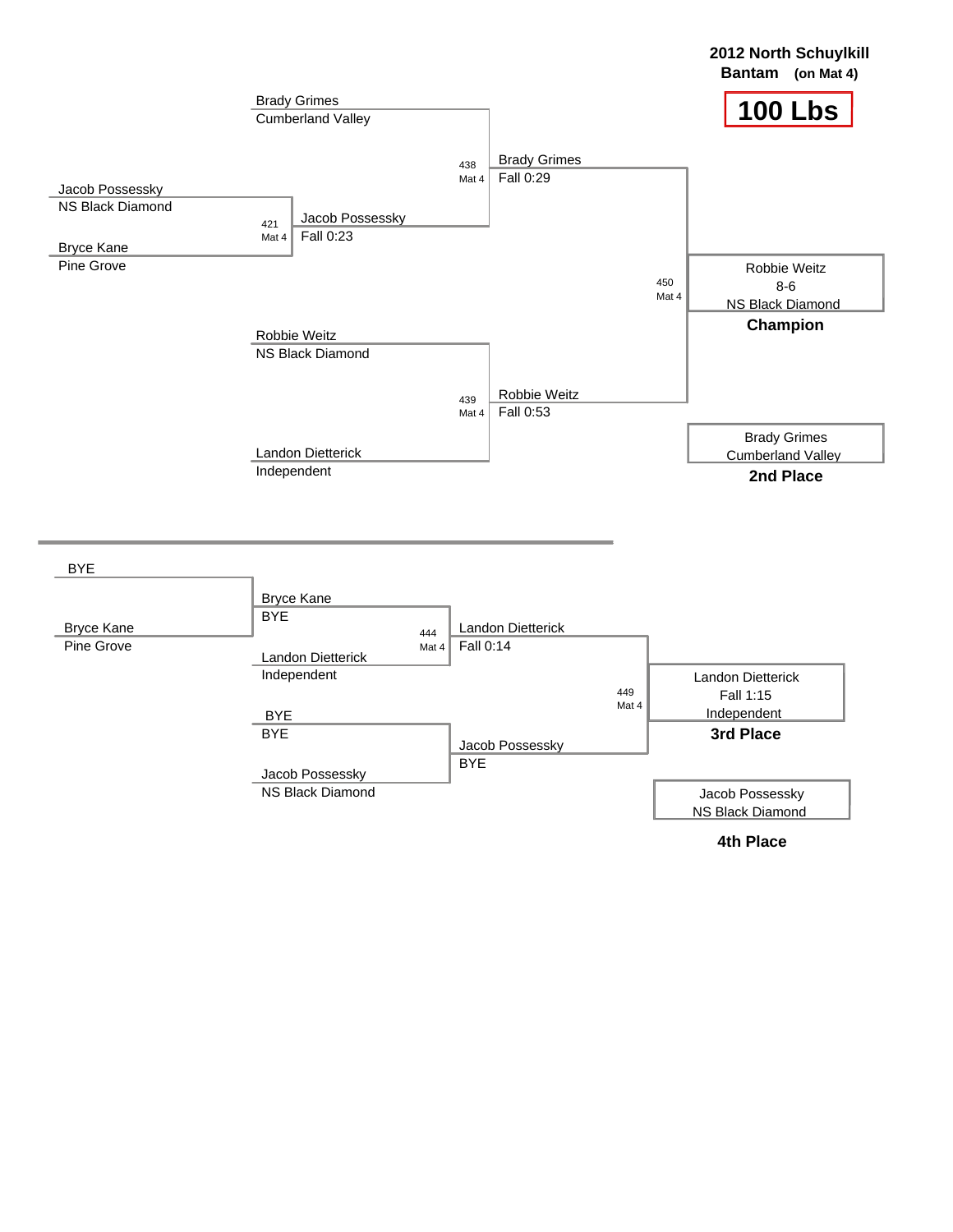![](_page_15_Figure_0.jpeg)

![](_page_15_Figure_1.jpeg)

**2012 North Schuylkill**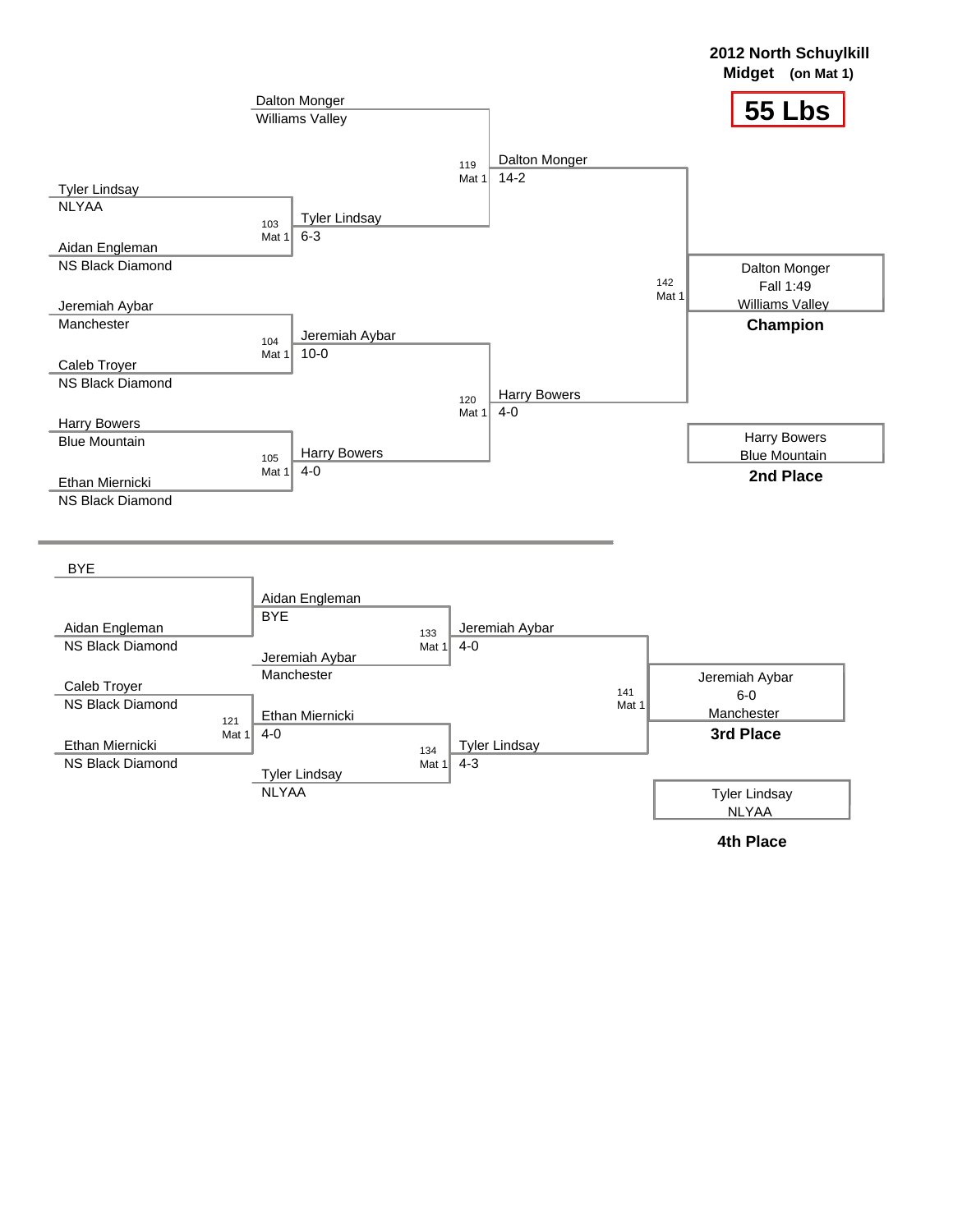![](_page_16_Figure_0.jpeg)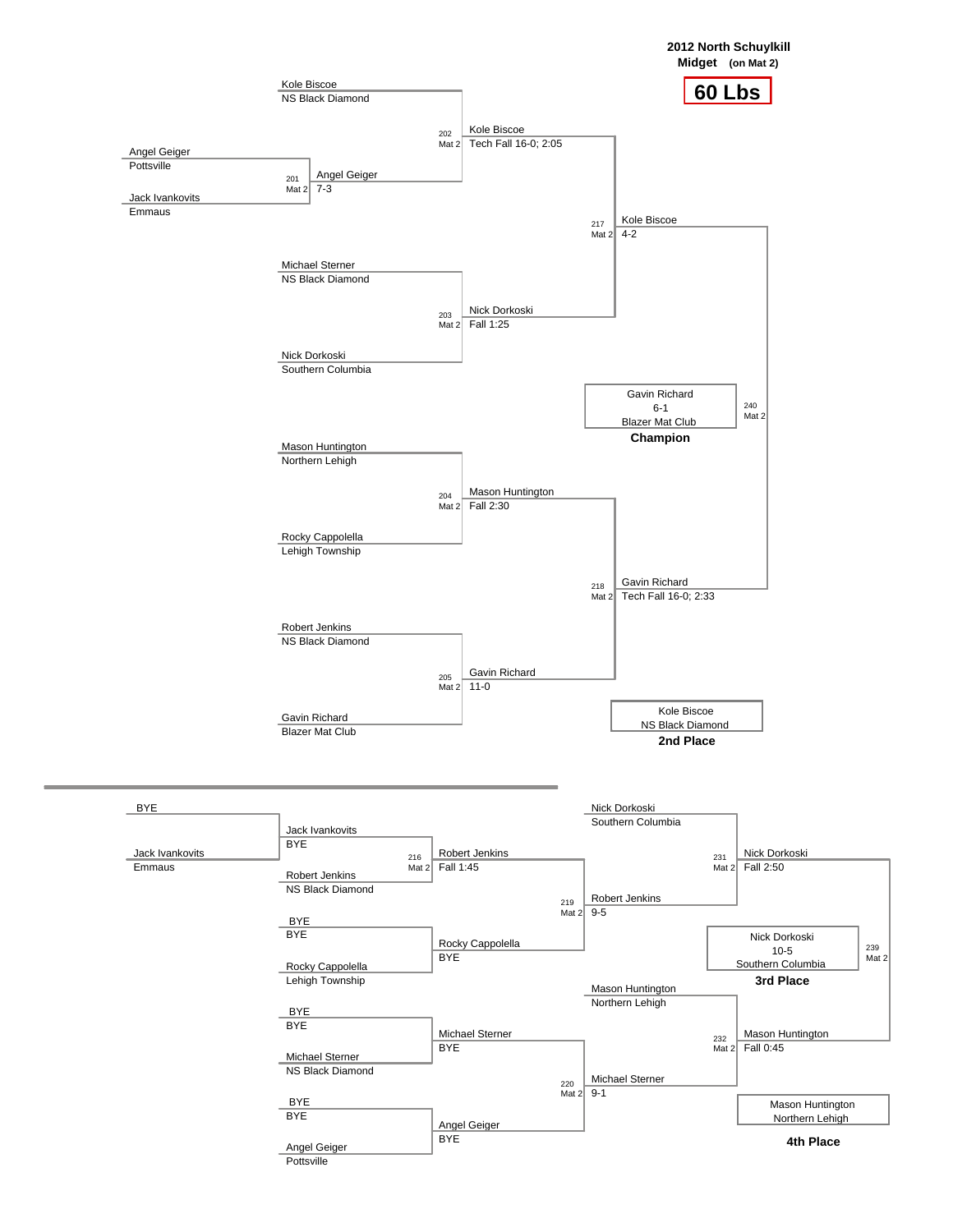![](_page_17_Figure_0.jpeg)

![](_page_17_Figure_1.jpeg)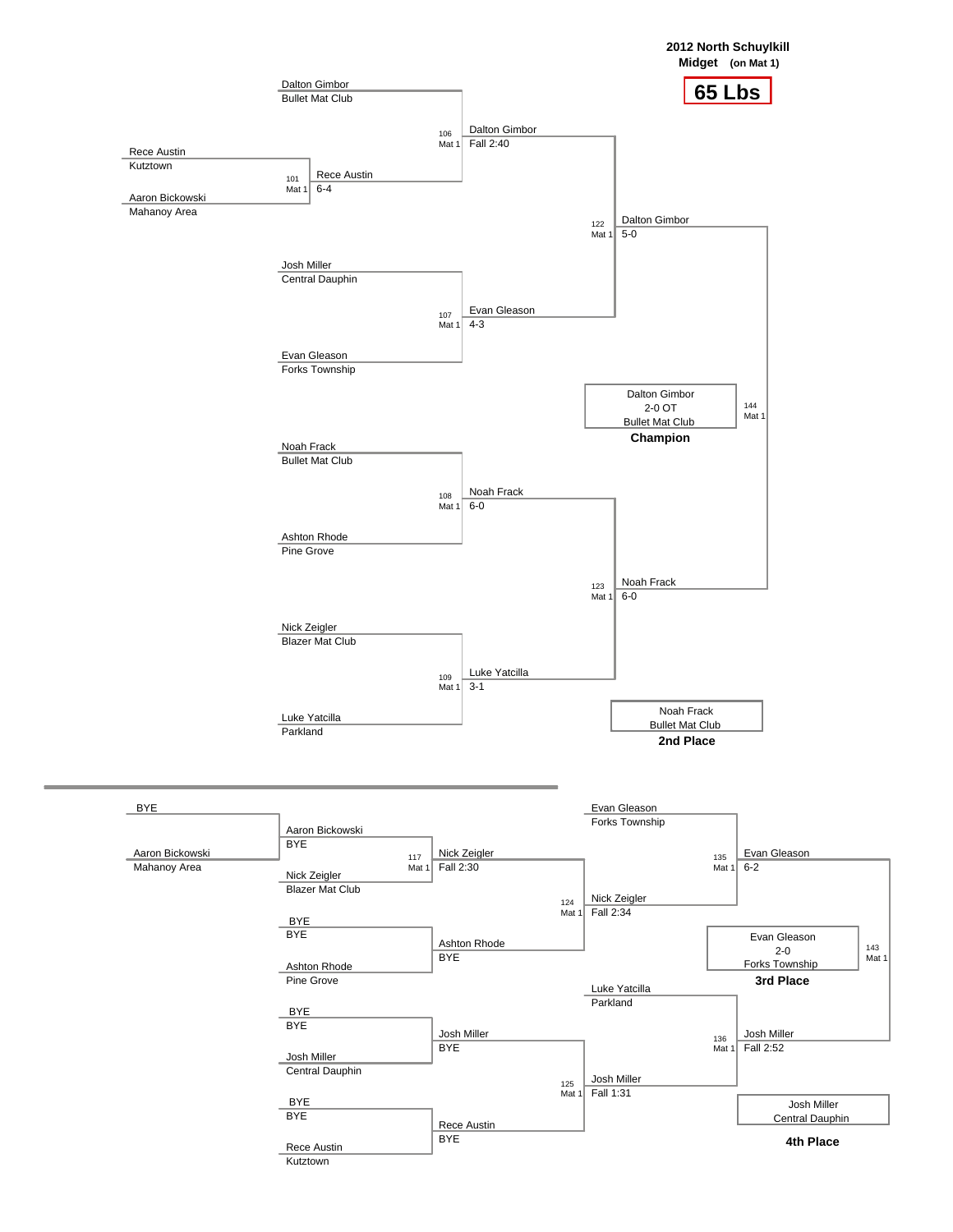![](_page_18_Figure_0.jpeg)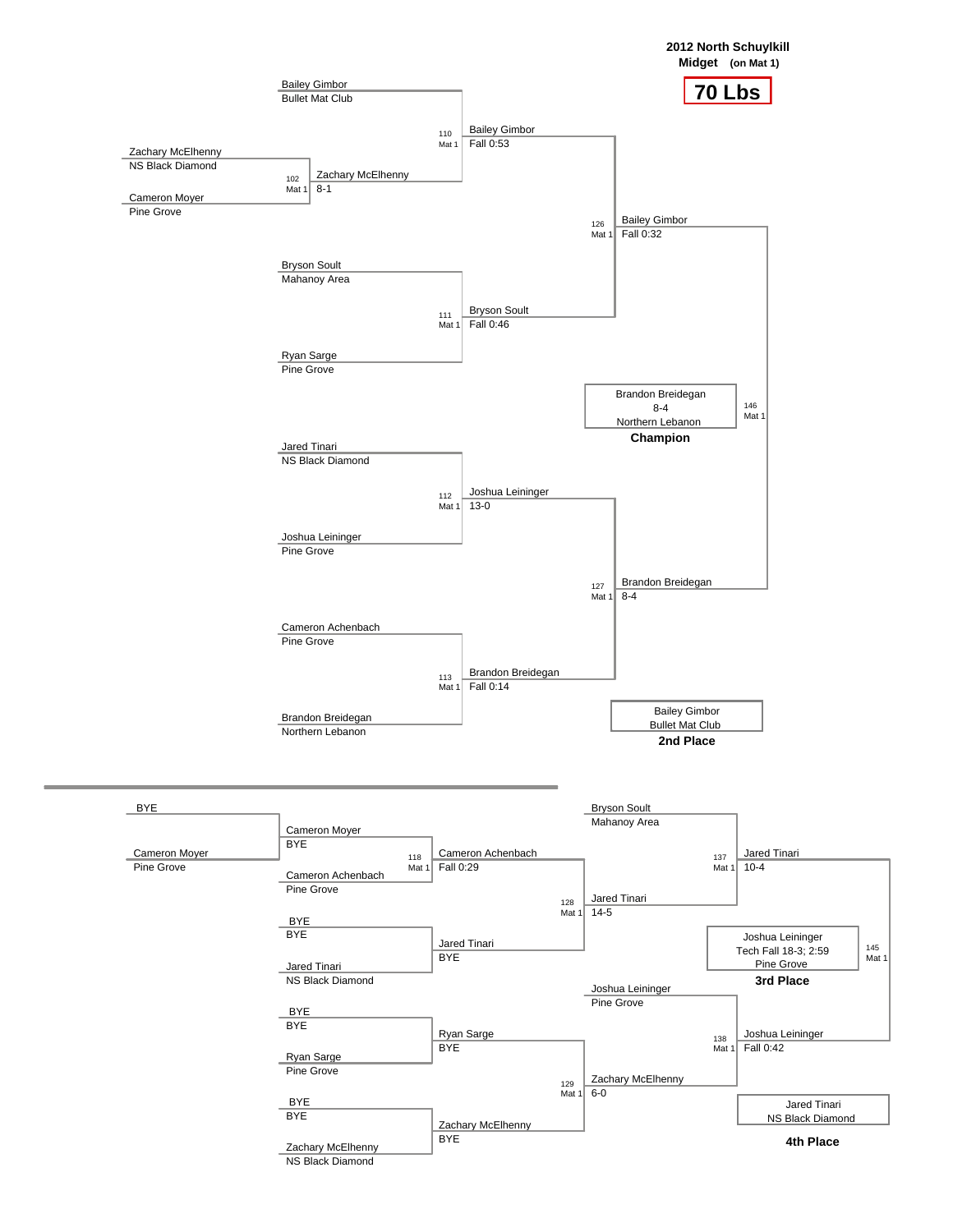![](_page_19_Figure_0.jpeg)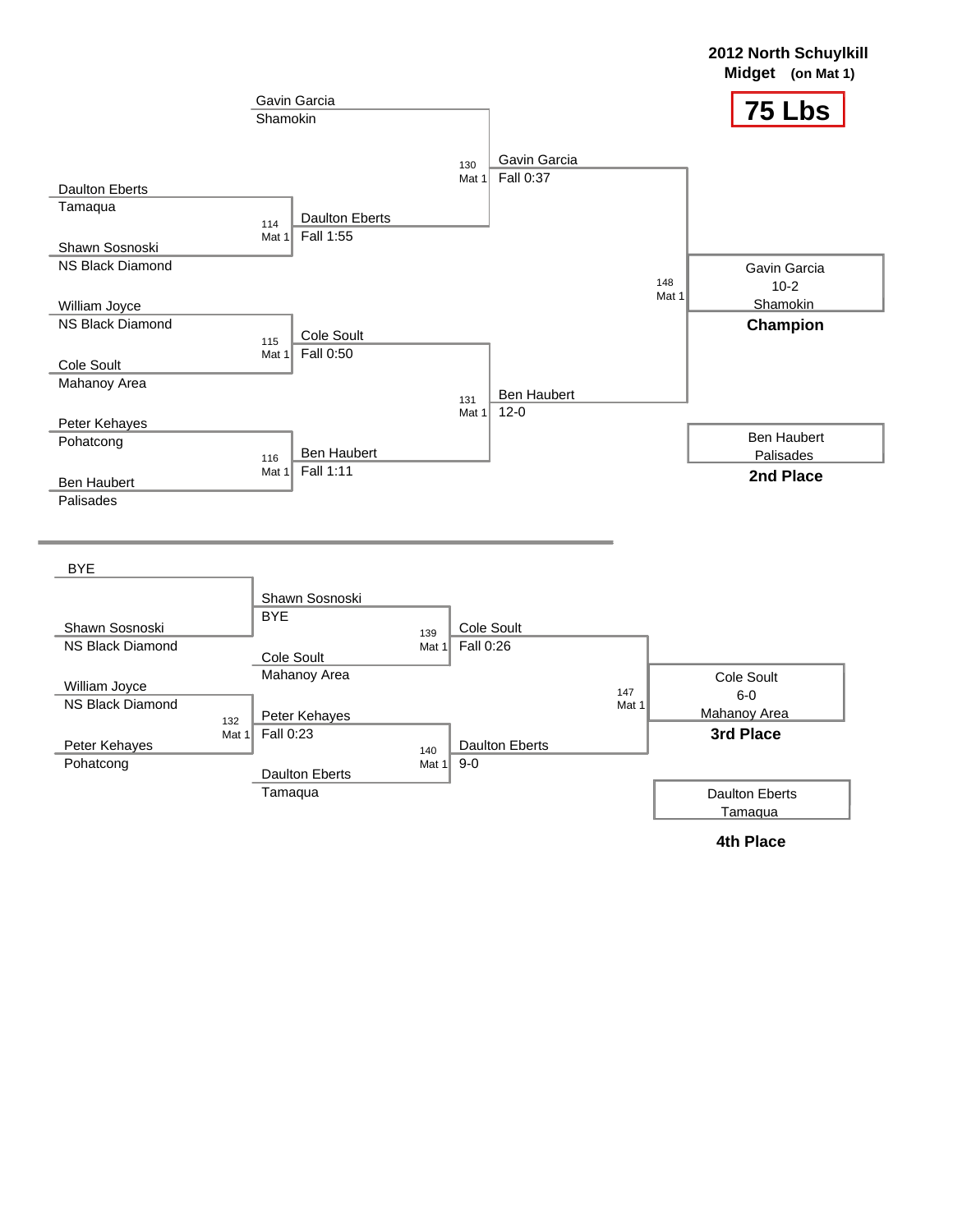![](_page_20_Figure_0.jpeg)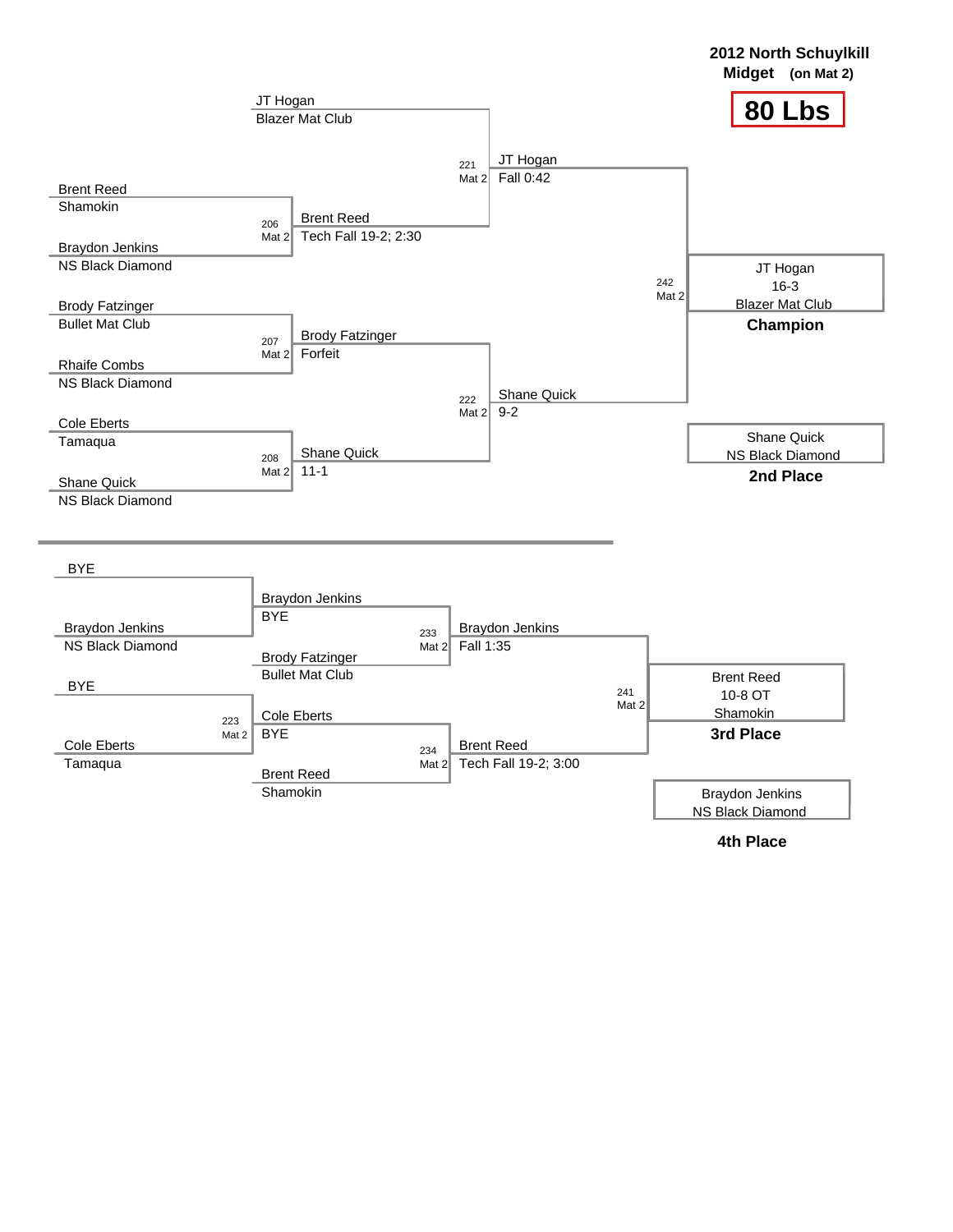![](_page_21_Figure_0.jpeg)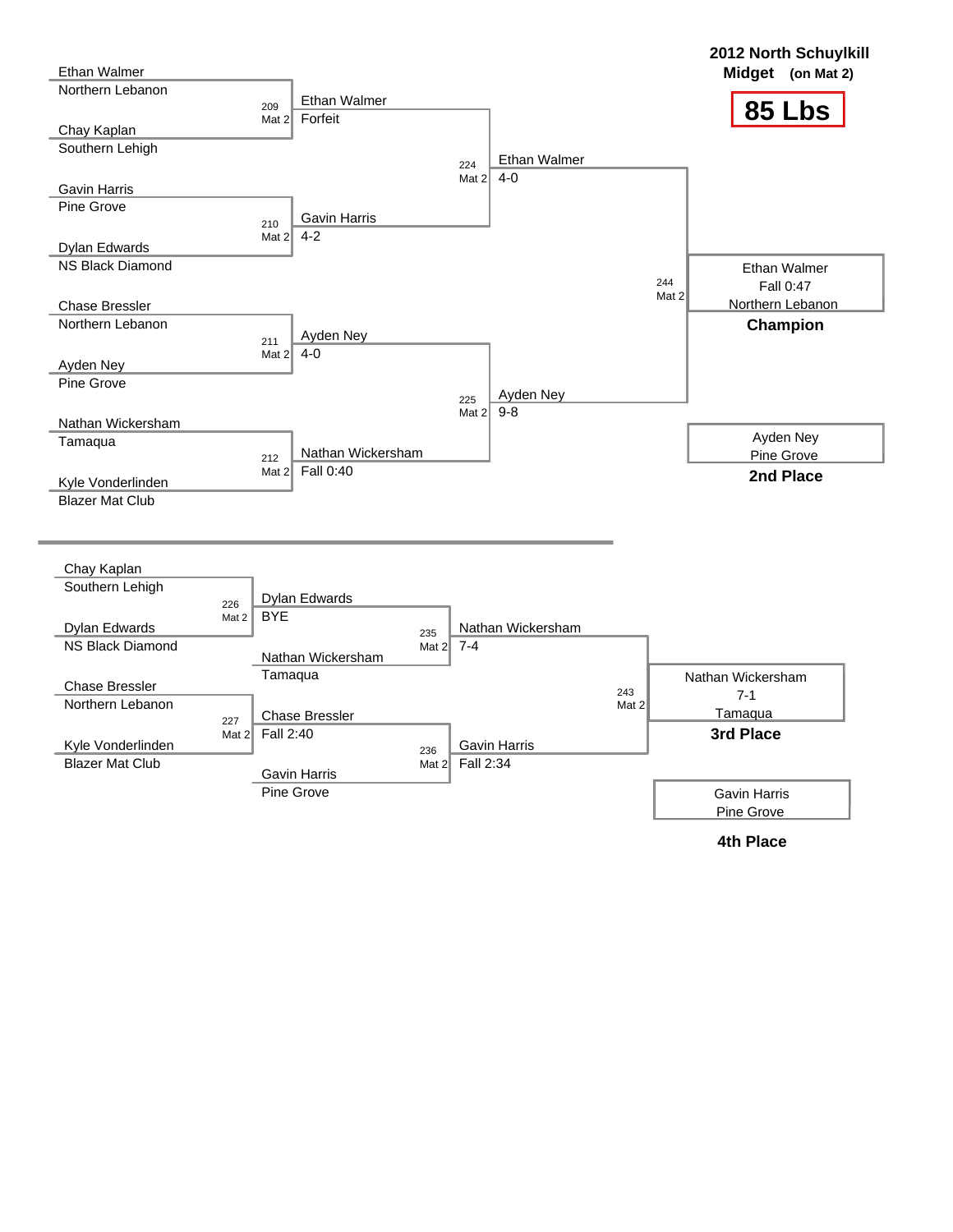|                            |                  | <b>1st Round</b>           |
|----------------------------|------------------|----------------------------|
| Mike Aldsworth             |                  |                            |
| Mahanov Area               | 301              | Mike Aldsworth             |
| <b>Axel Sigfried</b>       | Mat <sub>3</sub> | $6 - 4$                    |
| Tulpehocken                |                  |                            |
| <b>Christopher Charles</b> |                  |                            |
| Pine Grove                 | 302              | <b>Christopher Charles</b> |
| Lucas Schickram            | Mat 3            | 9-4 OT                     |
| Tamaqua                    |                  |                            |
| <b>Harry Collins</b>       |                  |                            |
| <b>N.S. Black Diamond</b>  | 303              | Hunter Kane                |
| Hunter Kane                | Mat 3            | Fall 2:32                  |
| Pine Grove                 |                  |                            |

## **2012 North Schuylkill**

**Midget (on Mat 3)**

![](_page_22_Picture_4.jpeg)

|                            |       | 4th Round            |
|----------------------------|-------|----------------------|
| Mike Aldsworth             |       |                      |
| Mahanov Area               | 332   | Mike Aldsworth       |
| <b>Christopher Charles</b> | Mat 3 | Fall 0:29            |
| Pine Grove                 |       |                      |
| <b>Harry Collins</b>       |       |                      |
| <b>N.S. Black Diamond</b>  | 333   | <b>Axel Sigfried</b> |
| <b>Axel Sigfried</b>       | Mat 3 | Fall 0:08            |
| Tulpehocken                |       |                      |
| Hunter Kane                |       |                      |
| Pine Grove                 | 334   | Lucas Schickram      |
| Lucas Schickram            | Mat 3 | Fall 1:14            |
| Tamaqua                    |       |                      |

![](_page_22_Figure_6.jpeg)

|                            |       | 5th Round       |
|----------------------------|-------|-----------------|
| Lucas Schickram            |       |                 |
| Tamagua                    | 347   | Lucas Schickram |
| <b>Harry Collins</b>       | Mat 3 | Fall 0:59       |
| <b>NS Black Diamond</b>    |       |                 |
| <b>Axel Sigfried</b>       |       |                 |
| Tulnehocken                | 348   | Axel Sigfried   |
| <b>Christopher Charles</b> | Mat 3 | Fall 0:38       |
| Pine Grove                 |       |                 |
| Mike Aldsworth             |       |                 |
| Mahanov Area               | 349   | Mike Aldsworth  |
| Hunter Kane                | Mat 3 | Fall 1:19       |
| Pine Grove                 |       |                 |

#### **Table of Results**

**3**

*Using BONUS POINTS to break ties between 1st and 2nd if necessary*

> Harry Collins NS Black Diamond

|                            |       | <b>3rd Round</b>           |
|----------------------------|-------|----------------------------|
| <b>Christopher Charles</b> |       |                            |
| Pine Grove                 | 319   | <b>Christopher Charles</b> |
| Harry Collins              | Mat 3 | Fall 1:10                  |
| <b>NS Black Diamond</b>    |       |                            |
| <b>Axel Sigfried</b>       |       |                            |
| Tulnehocken                | 320   | Axel Sigfried              |
| Hunter Kane                | Mat 3 | Fall 0:17                  |
| Pine Grove                 |       |                            |
| Lucas Schickram            |       |                            |
| Tamagua                    | 321   | Mike Aldsworth             |
| Mike Aldsworth             | Mat 3 | Fall 2:37                  |
| Mahanoy Area               |       |                            |

| Wrestler                                   | Team                                | W <sub>V</sub> | L              | <b>BP</b>                               | F              | <b>TF</b> | Pen      |
|--------------------------------------------|-------------------------------------|----------------|----------------|-----------------------------------------|----------------|-----------|----------|
| Aldsworth, Mike                            | Mahanoy Area                        | 5              |                | 8                                       | 4              |           | 0        |
| Sigfried, Axel                             | Tulpehocken                         | 4              | 1              | 8                                       | 4              |           | $\Omega$ |
| Charles, Christopher                       | Pine Grove                          | 3              | $\mathfrak{p}$ | 4                                       | $\overline{2}$ |           | $\Omega$ |
| Schickram, Lucas                           | Tamaqua                             | 2              | 3              | 4                                       | $\overline{2}$ |           | $\Omega$ |
| Kane, Hunter                               | Pine Grove                          |                | 4              | 2                                       | 1              |           | $\Omega$ |
| <b>NS Black Diamond</b><br>Collins, Harry  |                                     |                | 5              |                                         |                |           | $\Omega$ |
| <b>Mike Aldsworth</b><br>1<br>Mahanoy Area |                                     | 4              |                | Lucas Schickram<br>Tamaqua              |                |           |          |
| 2                                          | <b>Axel Sigfried</b><br>Tulpehocken | 5              |                | <b>Hunter Kane</b><br><b>Pine Grove</b> |                |           |          |

**6**

Christopher Charles Pine Grove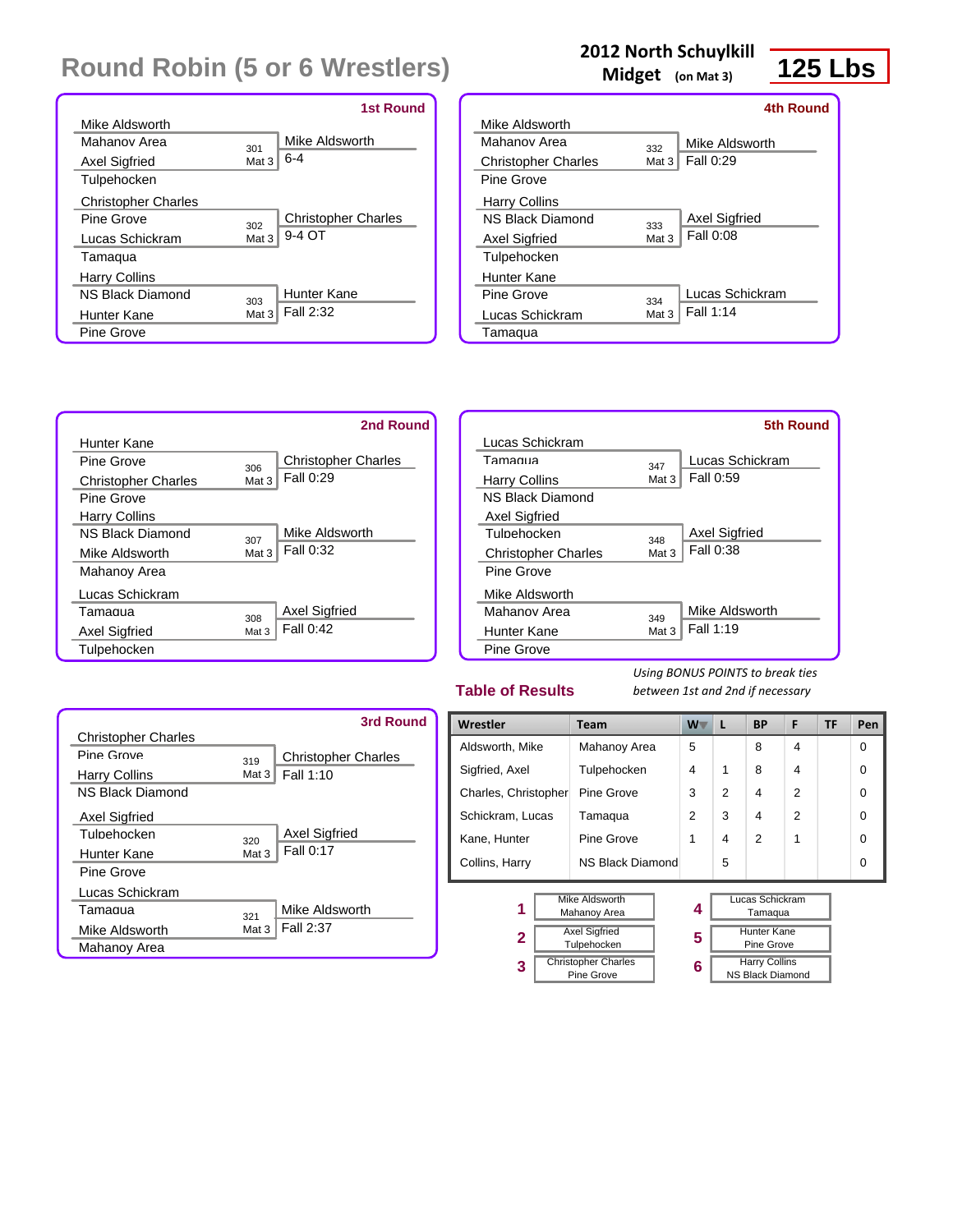![](_page_23_Figure_0.jpeg)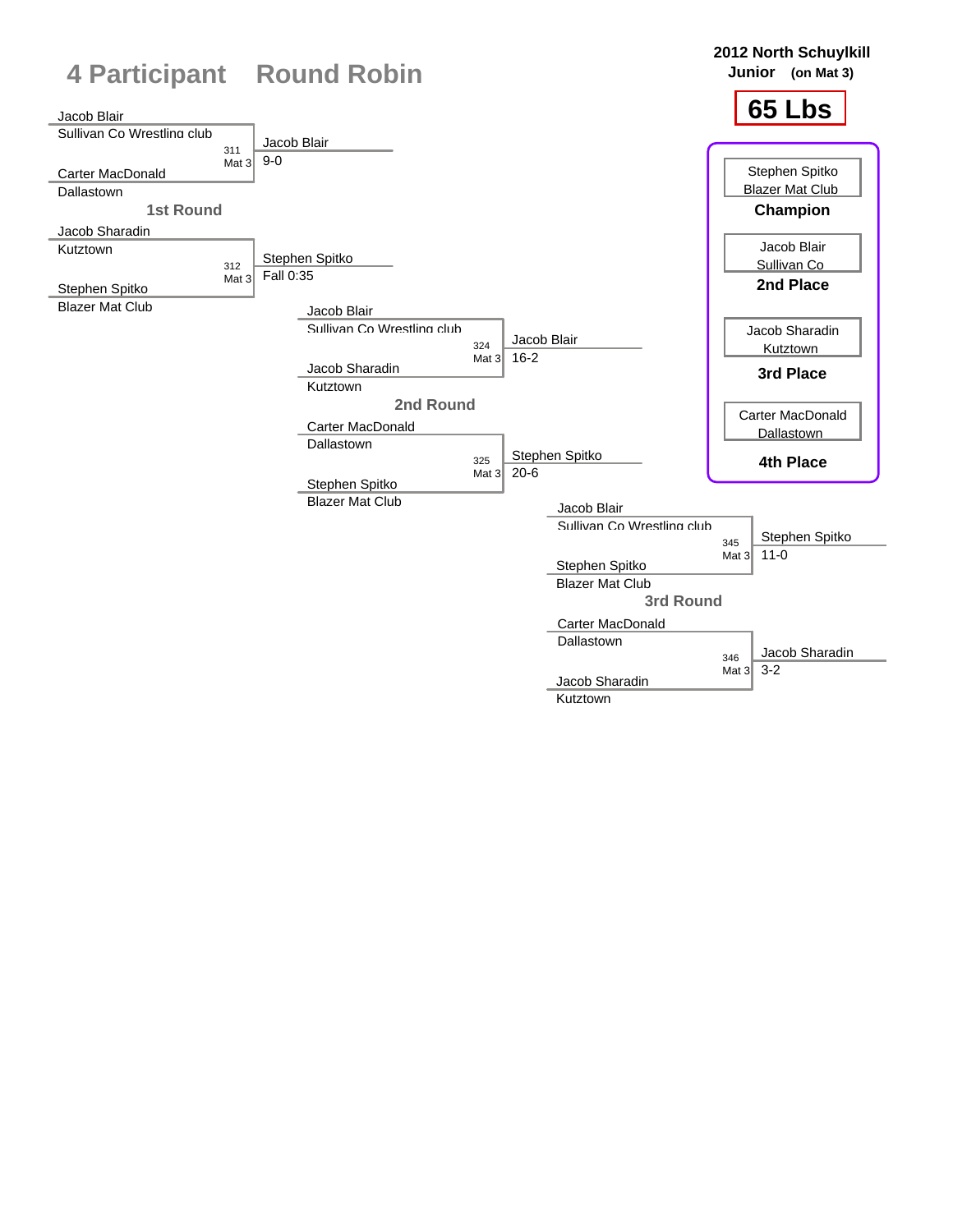| <b>Ruston Dzielak</b>                     |                         |                       | <b>70 Lbs</b>            |
|-------------------------------------------|-------------------------|-----------------------|--------------------------|
| <b>Cumberland Valley</b>                  | 410                     | <b>Ruston Dzielak</b> |                          |
|                                           | Mat $41$                | $9 - 3$               |                          |
| Payton Jenkins<br><b>NS Black Diamond</b> |                         |                       |                          |
|                                           |                         |                       |                          |
| <b>Christopher Payne</b>                  |                         |                       |                          |
| NS Black Diamond                          |                         | <b>Ruston Dzielak</b> |                          |
|                                           | 420<br>Mat $4\parallel$ | Fall 0:32             |                          |
| <b>Ruston Dzielak</b>                     |                         |                       | <b>Ruston Dzielak</b>    |
| <b>Cumberland Valley</b>                  |                         |                       | <b>Cumberland Valley</b> |
| Payton Jenkins                            |                         |                       | <b>Champion</b>          |
| <b>NS Black Diamond</b>                   |                         |                       |                          |
|                                           | 430<br>Mat $4$          | Payton Jenkins        | Payton Jenkins           |
| <b>Christopher Payne</b>                  |                         | Fall 0:17             | <b>NS Black Diamond</b>  |
| <b>NS Black Diamond</b>                   |                         |                       |                          |
|                                           |                         |                       | 2nd Place                |

Christopher Payne NS Black Diamond

**2012 North Schuylkill Junior (on Mat 4)**

**3rd Place**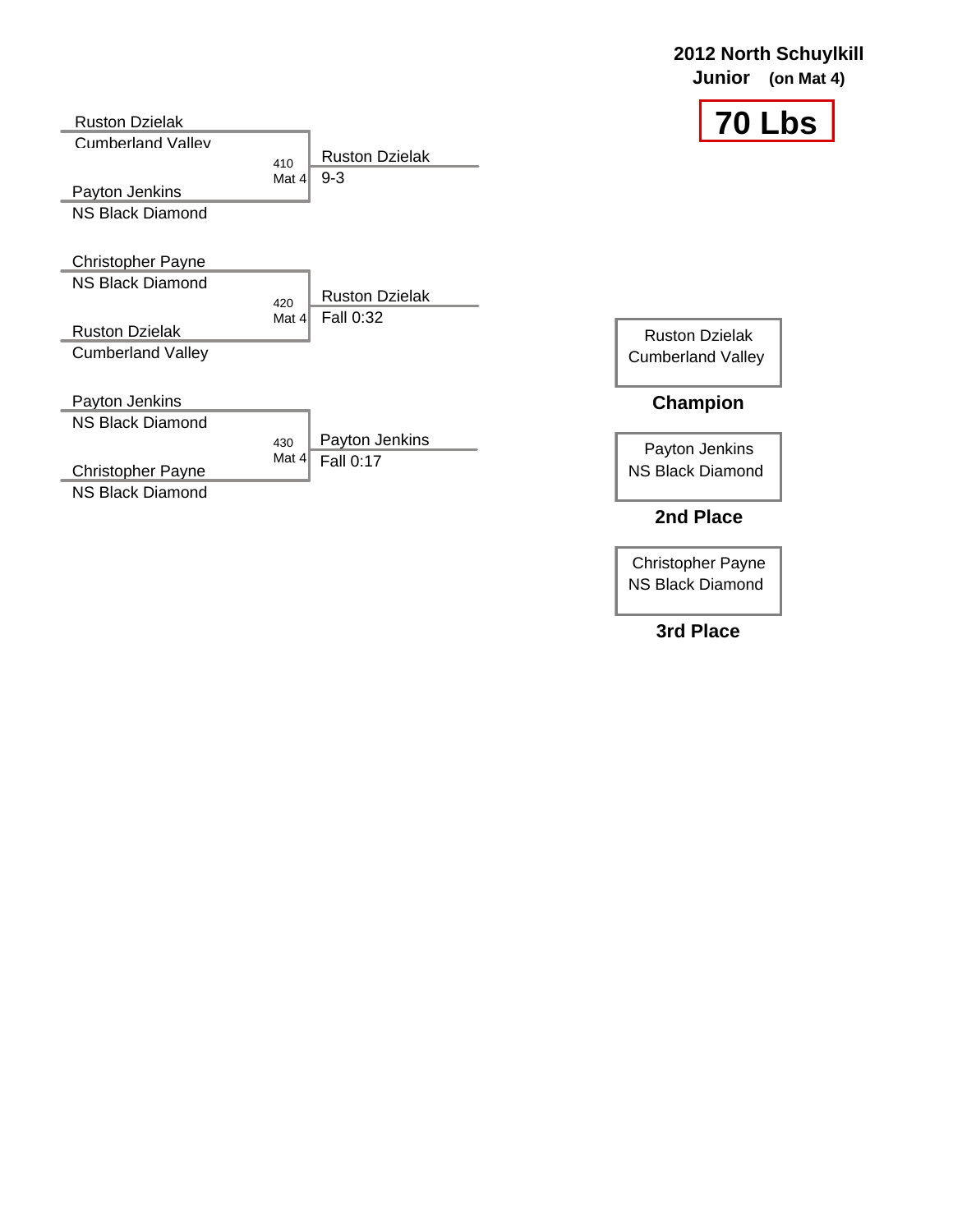![](_page_25_Figure_0.jpeg)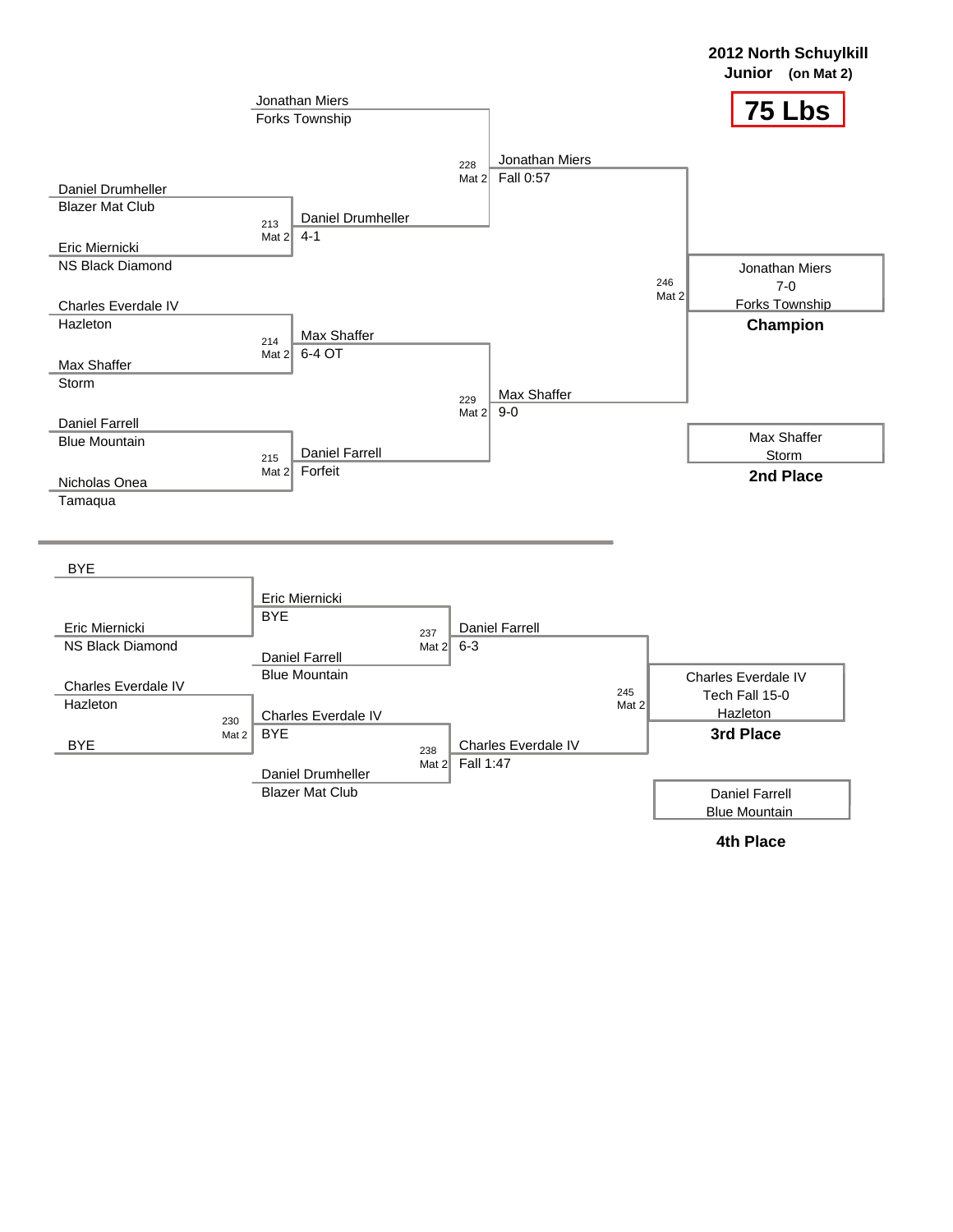|                           |       | <b>1st Round</b>    |
|---------------------------|-------|---------------------|
| <b>Jake Barrett</b>       |       |                     |
| EI CO                     | 401   | <b>Jake Barrett</b> |
| Dalton Touchinsky         | Mat 4 | Fall 2:38           |
| <b>Blue Mountain</b>      |       |                     |
| Damien Deihm              |       |                     |
| <b>N.S. Black Diamond</b> | 402   | <b>Chett Pesta</b>  |
| <b>Chett Pesta</b>        | Mat 4 | DQ                  |
| <b>Williams Valley</b>    |       |                     |
| <b>Kevin Gross</b>        |       |                     |
| Pine Grove                | 403   | Colin Leonard       |
| Colin Leonard             | Mat 4 | $6-0$               |
| Northern Lebanon          |       |                     |

### **2012 North Schuylkill**

**Junior (on Mat 4)**

![](_page_26_Figure_4.jpeg)

|                      |       | 4th Round           |
|----------------------|-------|---------------------|
| <b>Jake Barrett</b>  |       |                     |
| ELCO                 | 431   | <b>Jake Barrett</b> |
| Damien Deihm         | Mat 4 | Forfeit             |
| NS Black Diamond     |       |                     |
| <b>Kevin Gross</b>   |       |                     |
| Pine Grove           | 432   | <b>Kevin Gross</b>  |
| Dalton Touchinsky    | Mat 4 | $1 - 0$             |
| <b>Blue Mountain</b> |       |                     |
| Colin Leonard        |       |                     |
| Northern Lebanon     | 433   | Colin Leonard       |
| <b>Chett Pesta</b>   | Mat 4 | $13 - 5$            |
| Williams Valley      |       |                     |

![](_page_26_Figure_6.jpeg)

#### **Table of Results**

**3**

*Using BONUS POINTS to break ties between 1st and 2nd if necessary*

|                           |       | 3rd Round           |
|---------------------------|-------|---------------------|
| Damien Deihm              |       |                     |
| <b>N.S. Black Diamond</b> | 421   | <b>Kevin Gross</b>  |
| Kevin Gross               | Mat 4 | Forfeit             |
| Pine Grove                |       |                     |
| Dalton Touchinsky         |       |                     |
| <b>Blue Mountain</b>      | 422   | Colin Leonard       |
| Colin Leonard             | Mat 4 | Fall 0:30           |
| Northern Lebanon          |       |                     |
| <b>Chett Pesta</b>        |       |                     |
| Williams Valley           | 423   | <b>Jake Barrett</b> |
| <b>Jake Barrett</b>       | Mat 4 | 4-1                 |
| EL CO                     |       |                     |

| Wrestler           |                                   | <b>Team</b>                  |   | <b>W</b><br>L | <b>BP</b>                                        | F | <b>TF</b> | Pen      |
|--------------------|-----------------------------------|------------------------------|---|---------------|--------------------------------------------------|---|-----------|----------|
| Leonard, Colin     |                                   | Northern Lebanon             |   |               | 5                                                | 1 |           | $\Omega$ |
| Barrett, Jake      |                                   | <b>ELCO</b>                  | 4 | 1             | $\overline{4}$                                   | 1 |           | $\Omega$ |
| Pesta, Chett       |                                   | <b>Williams Valley</b>       | 3 | 2             | 3                                                |   |           | $\Omega$ |
| Gross, Kevin       |                                   | Pine Grove                   |   | 3             | 2                                                |   |           | $\Omega$ |
| Touchinsky, Dalton |                                   | <b>Blue Mountain</b>         |   | 4             | $\mathfrak{p}$                                   |   |           | $\Omega$ |
| Deihm, Damien      |                                   | NS Black Diamond             |   | 5             |                                                  |   |           | $\Omega$ |
|                    |                                   |                              |   |               |                                                  |   |           |          |
| 1                  | Colin Leonard<br>Northern Lebanon |                              | 4 |               | <b>Kevin Gross</b><br>Pine Grove                 |   |           |          |
| 2                  |                                   | <b>Jake Barrett</b><br>FI CO | 5 |               | <b>Dalton Touchinsky</b><br><b>Blue Mountain</b> |   |           |          |

**6**

| Jake Barrett       |  |
|--------------------|--|
| ELCO               |  |
| <b>Chett Pesta</b> |  |
|                    |  |

| Kevin Gross<br>Pine Grove                        |
|--------------------------------------------------|
| <b>Dalton Touchinsky</b><br><b>Blue Mountain</b> |
| Damien Deihm                                     |
| <b>NS Black Diamond</b>                          |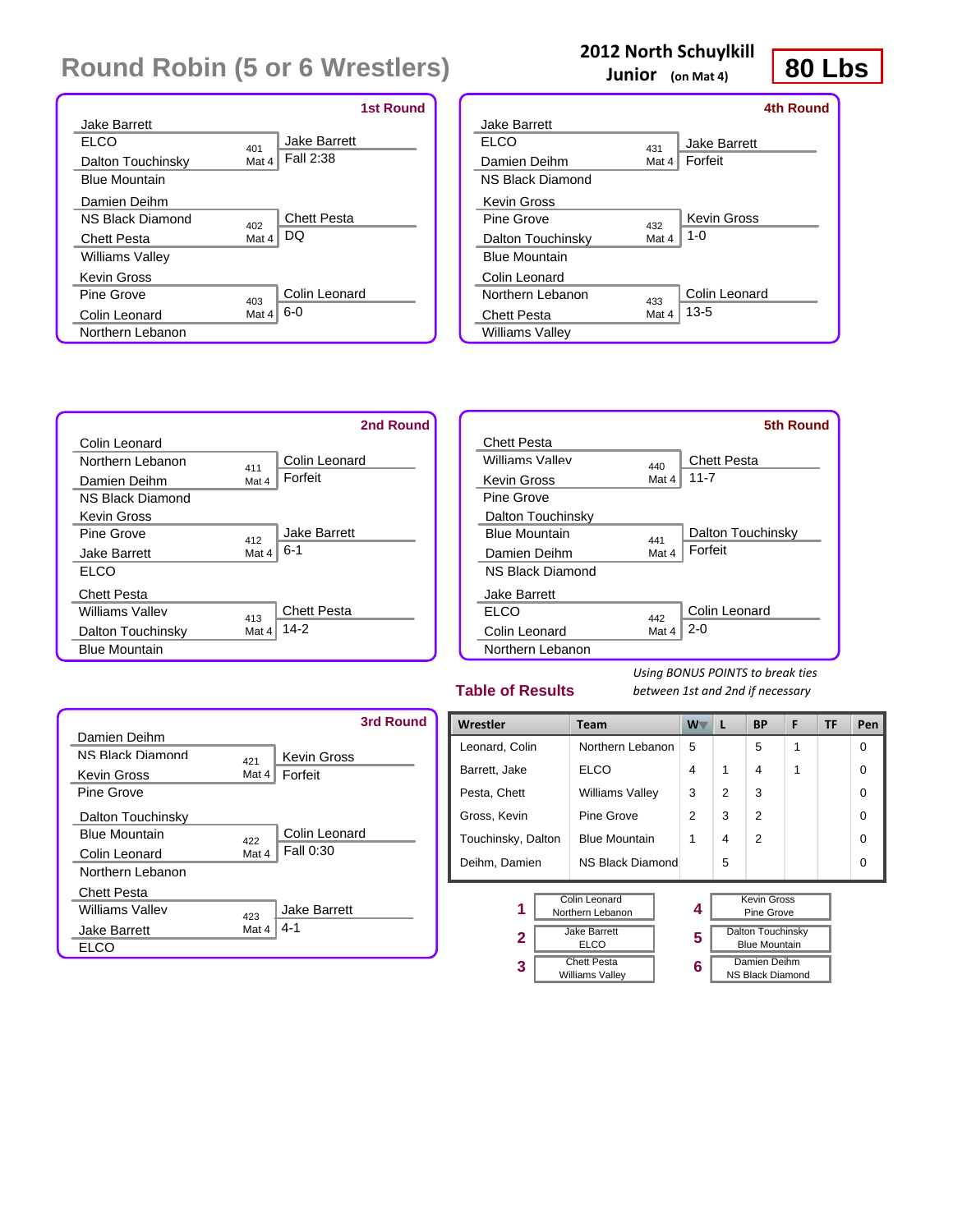![](_page_27_Figure_0.jpeg)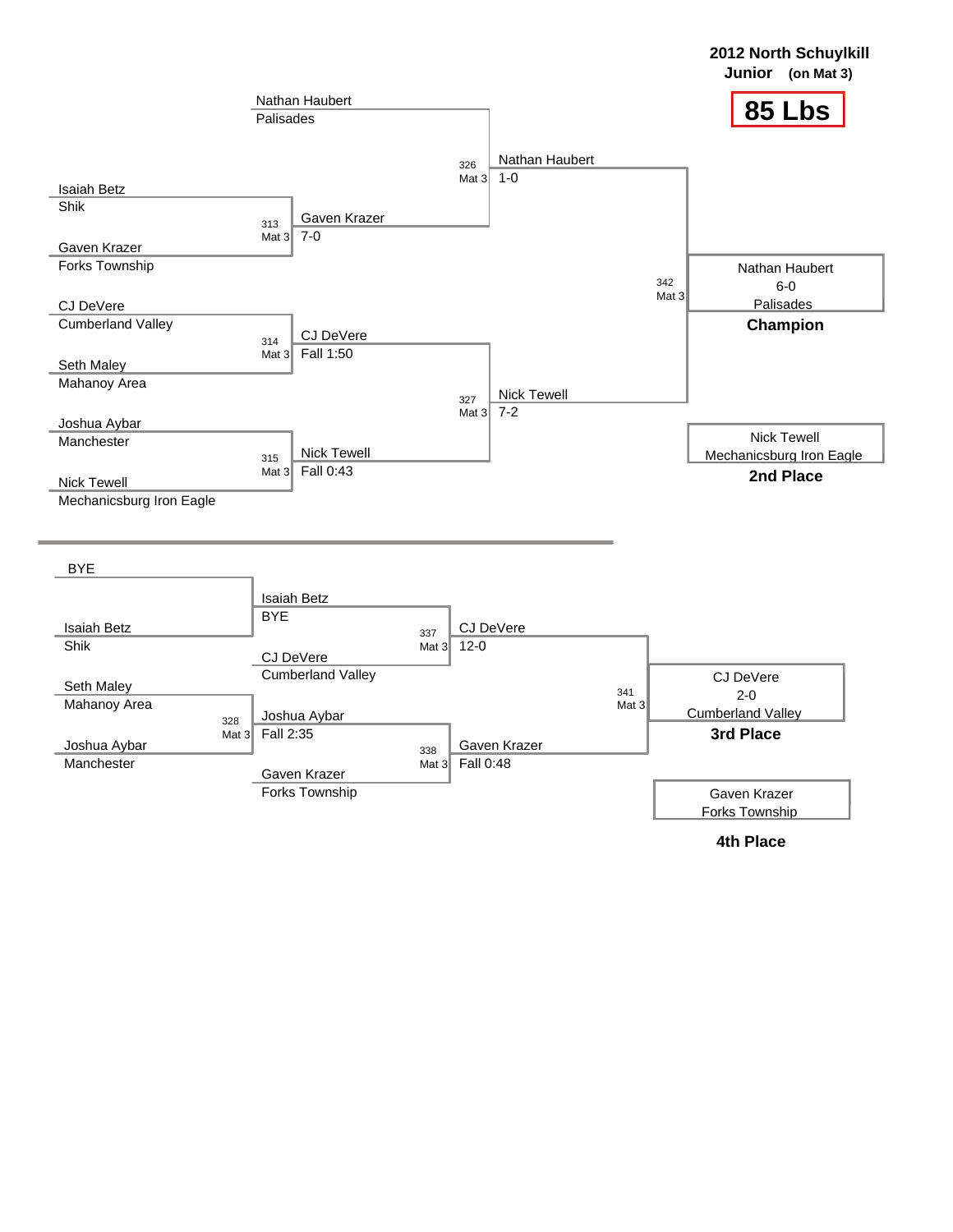|                         |       | <b>1st Round</b> |
|-------------------------|-------|------------------|
| David Bortz             |       |                  |
| Tulnehocken             | 404   | Adam Marsh       |
| Adam Marsh              | Mat 4 | $6-0$            |
| Palisades               |       |                  |
| Gaige Garcia            |       |                  |
| Shamokin                | 405   | Gaige Garcia     |
| Gavin Locke             | Mat 4 | Fall 0:07        |
| <b>NS Black Diamond</b> |       |                  |
| Dalton Kintzel          |       |                  |
| Pine Grove              | 406   | Daniel Lawrence  |
| Daniel Lawrence         | Mat 4 | 4-1              |
| Mahanoy Area            |       |                  |

### **2012 North Schuylkill**

**Junior (on Mat 4)**

![](_page_28_Figure_4.jpeg)

|                  |       | 4th Round       |
|------------------|-------|-----------------|
| David Bortz      |       |                 |
| Tulnehocken      | 434   | Gaige Garcia    |
| Gaige Garcia     | Mat 4 | Fall 0:10       |
| Shamokin         |       |                 |
| Dalton Kintzel   |       |                 |
| Pine Grove       | 435   | Adam Marsh      |
| Adam Marsh       | Mat 4 | $4 - 0$         |
| Palisades        |       |                 |
| Daniel Lawrence  |       |                 |
| Mahanov Area     | 436   | Daniel Lawrence |
| Gavin Locke      | Mat 4 | Default         |
| NS Black Diamond |       |                 |

![](_page_28_Figure_6.jpeg)

#### **Table of Results**

*Using BONUS POINTS to break ties between 1st and 2nd if necessary*

|                         |       | 3rd Round    |
|-------------------------|-------|--------------|
| Gaige Garcia            |       |              |
| Shamokin                | 424   | Gaige Garcia |
| Dalton Kintzel          | Mat 4 | Fall 0:08    |
| Pine Grove              |       |              |
| Adam Marsh              |       |              |
| Palisades               | 425   | Adam Marsh   |
| Daniel Lawrence         | Mat 4 | $5-0$        |
| Mahanoy Area            |       |              |
| Gavin Locke             |       |              |
| <b>NS Black Diamond</b> | 426   | David Bortz  |
| David Bortz             | Mat 4 | Fall 0:42    |
| Tulpehocken             |       |              |

| Wrestler                      |                | <b>Team</b>      | $W^-$ | L                               | <b>BP</b>               | F | TF | Pen |
|-------------------------------|----------------|------------------|-------|---------------------------------|-------------------------|---|----|-----|
| Garcia, Gaige                 |                | Shamokin         | 5     |                                 | 10                      | 5 |    | 0   |
| Marsh, Adam                   |                | Palisades        | 4     | 1                               | 1.5                     |   | 1  | 0   |
| Bortz, David                  |                | Tulpehocken      | 3     | $\mathfrak{p}$                  | 2                       | 1 |    | 0   |
| Lawrence, Daniel              |                | Mahanoy Area     | 2     | 3                               | 2                       |   |    | 0   |
| Kintzel, Dalton               |                | Pine Grove       |       | 4                               | $\mathcal{P}$           |   |    | ∩   |
| Locke, Gavin                  |                | NS Black Diamond |       | 5                               |                         |   |    | 0   |
|                               |                |                  |       |                                 |                         |   |    |     |
| Gaige Garcia<br>1<br>Shamokin |                | 4                |       | Daniel Lawrence<br>Mahanoy Area |                         |   |    |     |
| <b>Adam Marsh</b>             |                |                  |       | Dalton Kintzel                  |                         |   |    |     |
|                               | 2<br>Palisades |                  | 5     |                                 | Pine Grove              |   |    |     |
| 3                             | David Bortz    |                  | 6     | Gavin Locke                     |                         |   |    |     |
|                               | Tulpehocken    |                  |       |                                 | <b>NS Black Diamond</b> |   |    |     |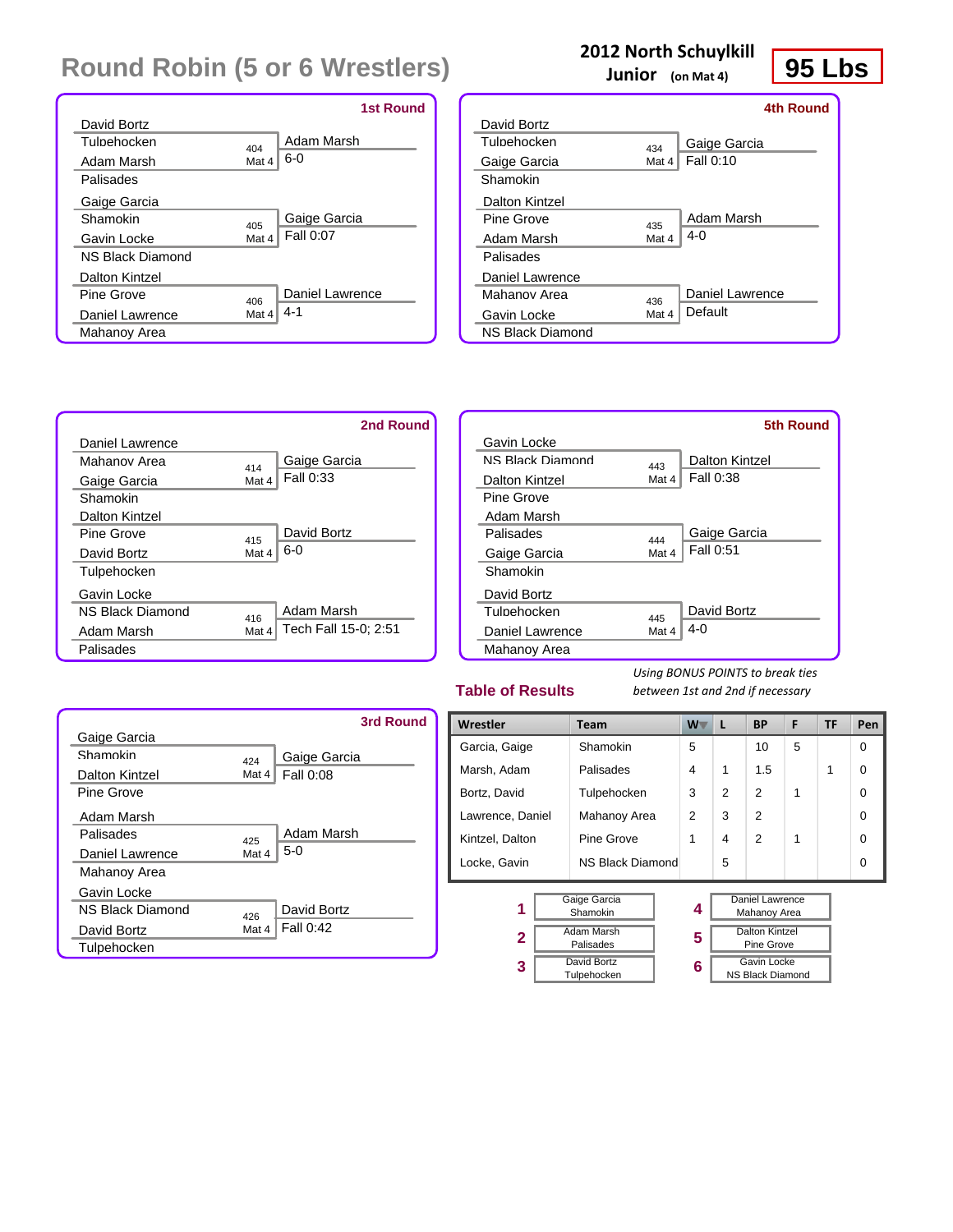![](_page_29_Figure_0.jpeg)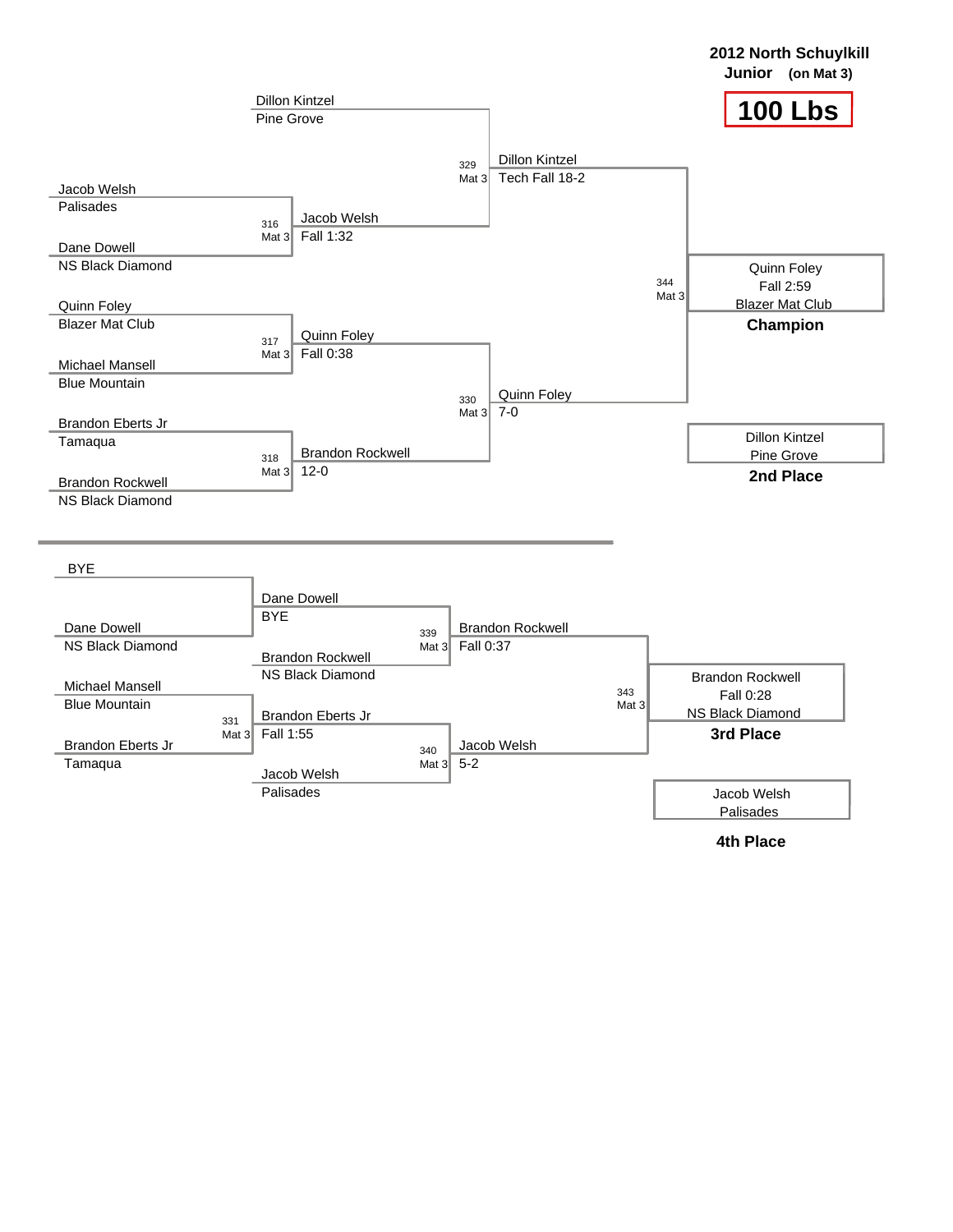|                       |                         | <b>1st Round</b>    |  |
|-----------------------|-------------------------|---------------------|--|
|                       | Liam Britt<br>Palisades |                     |  |
| <b>Blake Daniel</b>   |                         |                     |  |
| <b>Forks Townshin</b> | 304                     | <b>Blake Daniel</b> |  |
| Peyton Nuske          | Mat 3                   | Fall 0:47           |  |
| Pine Grove            |                         |                     |  |
| <b>Tyler Fisher</b>   |                         |                     |  |
| Kutztown              | 305                     | <b>Tyler Fisher</b> |  |
| Wyatt Gehman          | Mat 3                   | $6 - 2$             |  |
| Cocalico              |                         |                     |  |

## **2012 North Schuylkill**

**Junior (on Mat 3)**

## **115 Lbs**

|                       |       | <b>4th Round</b>     |
|-----------------------|-------|----------------------|
| Liam Britt            |       |                      |
| Palisades             | 335   | <b>Blake Daniel</b>  |
| <b>Blake Daniel</b>   | Mat 3 | Tech Fall 15-0; 2:14 |
| <b>Forks Township</b> |       |                      |
| <b>Tyler Fisher</b>   |       |                      |
| Kutztown              |       | <b>Tyler Fisher</b>  |
| BYE                   |       | <b>BYF</b>           |
|                       |       |                      |
| Wyatt Gehman          |       |                      |
| Cocalico              | 336   | <b>Wyatt Gehman</b>  |
| Peyton Nuske          | Mat 3 | Fall 0:27            |
| Pine Grove            |       |                      |

![](_page_30_Figure_6.jpeg)

|                       |       | <b>5th Round</b>    |
|-----------------------|-------|---------------------|
| Peyton Nuske          |       |                     |
| Pine Grove            | 350   | <b>Tyler Fisher</b> |
| <b>Tyler Fisher</b>   | Mat 3 | Fall 2:33           |
| Kutztown              |       |                     |
| <b>BYE</b>            |       |                     |
|                       |       | <b>Blake Daniel</b> |
| <b>Blake Daniel</b>   |       | <b>BYF</b>          |
| <b>Forks Township</b> |       |                     |
| <b>Liam Britt</b>     |       |                     |
| Palisades             | 351   | Wyatt Gehman        |
| Wyatt Gehman          | Mat 3 | $5-0$               |
| Cocalico              |       |                     |

#### **Table of Results**

*Using BONUS POINTS to break ties between 1st and 2nd if necessary*

|                       |       | 3rd Round           |
|-----------------------|-------|---------------------|
| <b>Blake Daniel</b>   |       |                     |
| <b>Forks Township</b> | 322   | <b>Blake Daniel</b> |
| <b>Tyler Fisher</b>   | Mat 3 | $4 - 0$             |
| Kutztown              |       |                     |
| <b>BYE</b>            |       |                     |
|                       |       | Wyatt Gehman        |
| Wyatt Gehman          |       | <b>BYF</b>          |
| Cocalico              |       |                     |
| Peyton Nuske          |       |                     |
| Pine Grove            | 323   | <b>Liam Britt</b>   |
| Liam Britt            | Mat 3 | Fall 0:21           |
| Palisades             |       |                     |

| Wrestler                                        | Team                            | W T           | L | <b>BP</b>                         | F              | TF | Pen      |
|-------------------------------------------------|---------------------------------|---------------|---|-----------------------------------|----------------|----|----------|
| Daniel, Blake                                   | Forks Township                  | 4             |   | 5.5                               | $\overline{2}$ | 1  | $\Omega$ |
| Fisher, Tyler                                   | Kutztown                        | 3             | 1 | 3                                 | 1              |    | 0        |
| Gehman, Wyatt                                   | Cocalico                        | $\mathcal{P}$ | 2 | 2                                 | 1              |    | 0        |
| Britt, Liam                                     | Palisades                       | 1             | 3 | 2                                 | 1              |    | 0        |
| Nuske, Peyton                                   | Pine Grove                      |               | 4 |                                   |                |    | 0        |
|                                                 |                                 |               |   |                                   |                |    |          |
| <b>Blake Daniel</b><br>1<br>Forks Township      |                                 | 4             |   | <b>Liam Britt</b><br>Palisades    |                |    |          |
| <b>Tyler Fisher</b><br>$\mathbf{2}$<br>Kutztown |                                 | 5             |   | <b>Peyton Nuske</b><br>Pine Grove |                |    |          |
| 3                                               | <b>Wyatt Gehman</b><br>Cocalico | 6             |   |                                   |                |    |          |